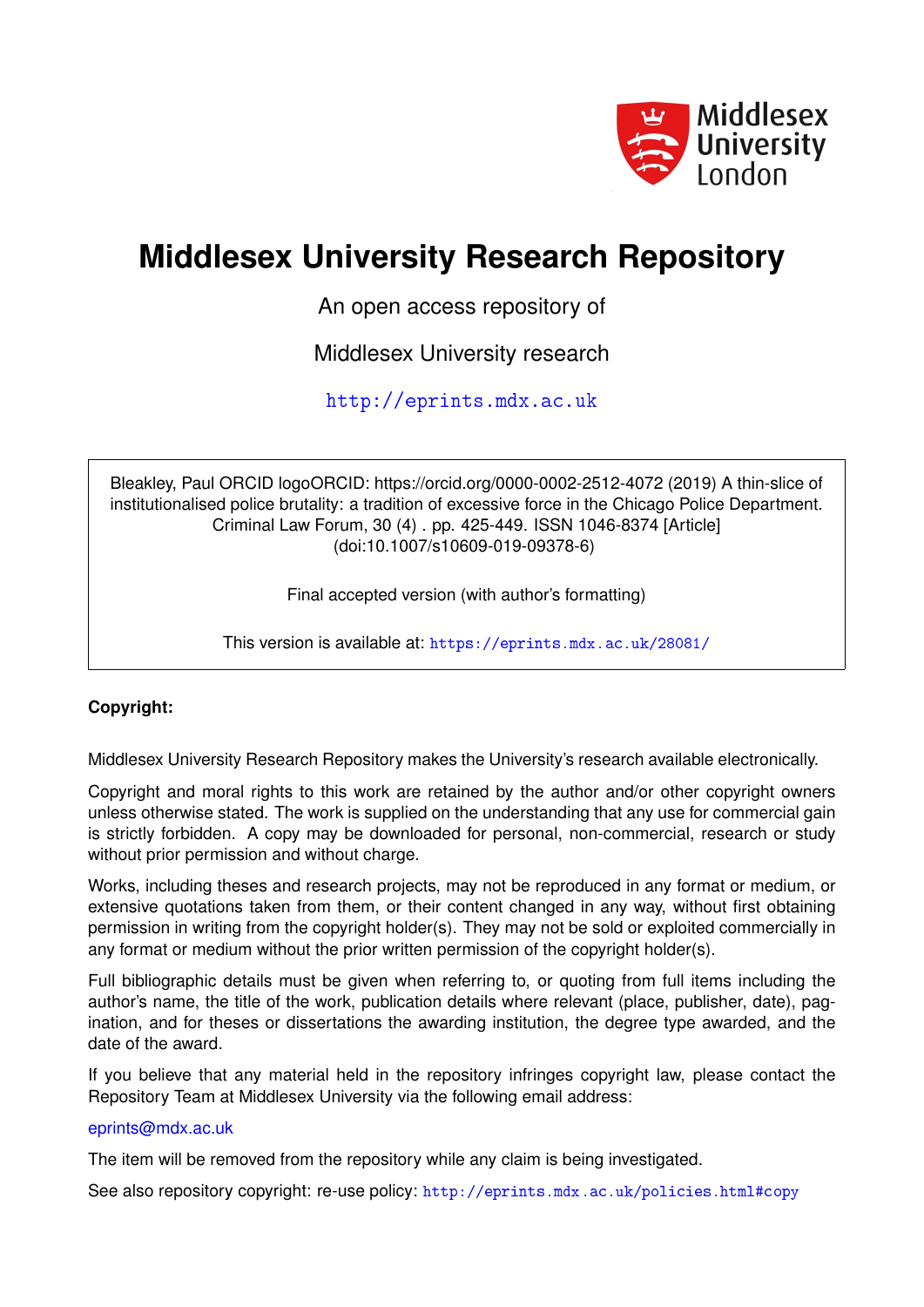## A Thin-Slice of Institutionalised Police Brutality: A Tradition of Excessive Force in the Chicago Police Department

## Paul Bleakley

*Criminal Law Forum* (2019)

## Abstract

In the Chicago Police Department, a sustained tradition of tolerating violent conduct has contributed to the fostering of a police culture in which the use of force is celebrated. Evidence suggests that there has been a historical reluctance to take action to discipline officers accused of misconduct – many of whom are highly decorated veterans of the Chicago Police Department. It is the contention of this article that the long-standing endorsement of excessive force in Chicago policing has compromised officers' ability to thin-slice, a psychological process in which people are able to draw on their experiences and socio-cultural context to make quick decisions under pressure. Instead, officers are instinctively drawn to engage in misconduct as a means to an end, with the confidence that their actions will not attract the sanction of their superiors.

*Key words:* police, Chicago, priming, force, thin-slicing.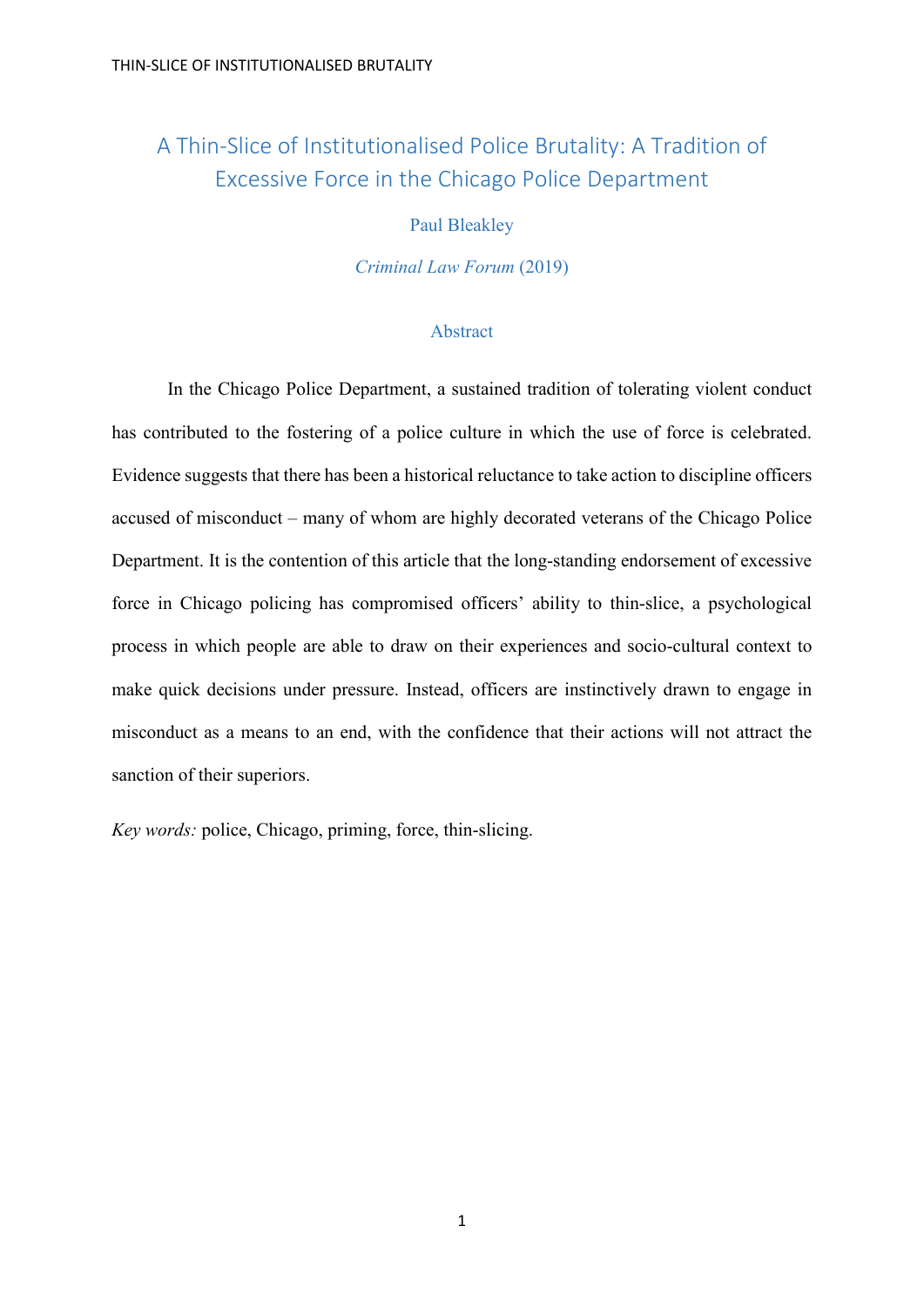#### Introduction

As the second-largest police department in the United States of America, the Chicago Police Department finds itself in the challenging position of having to enforce the law in a city in which intrinsic socio-economic and racial divisions typify the relationship between the community and law enforcement. Regularly listed as one of the most violent cities in the U.S. as a result of these societal conditions, police in Chicago are consistently faced with carrying out their job in a volatile environment that has often led them to adopt strategies that have often been criticised as excessive (Futterman et al., 2007). The formation of an intra-organisational culture is a common feature of most police departments and – with a lengthy history dating back to 1835 – the Chicago Police Department is no exception. A willingness to use extreme force to maintain order on the streets has developed into a central element of Chicago police culture, and has assumed an increasingly prominent position as the city's 'war on gangs' took shape across the latter half of the  $20<sup>th</sup>$  Century (Lemmer et al., 2008). A civil rights investigation in to the Chicago Police Department carried out by the U.S. Department of Justice from 2015 to 2017 verified that an organisational culture existed in which excessive force was widely considered a necessary element of policing in Chicago; it found that these ultra-violent tactics were primarily used by officers responsible for policing ethnic minority communities that were seen to be the focal areas for gang-related criminal activity (Serhan, 2017). It was also found that the culture of violence in Chicago policing was reinforced by an absence of professional oversight from senior officers who seldom investigated complaints of police misconduct and, on those occasions when they did, rarely sustained them (Berman & Zapotosky, 2017).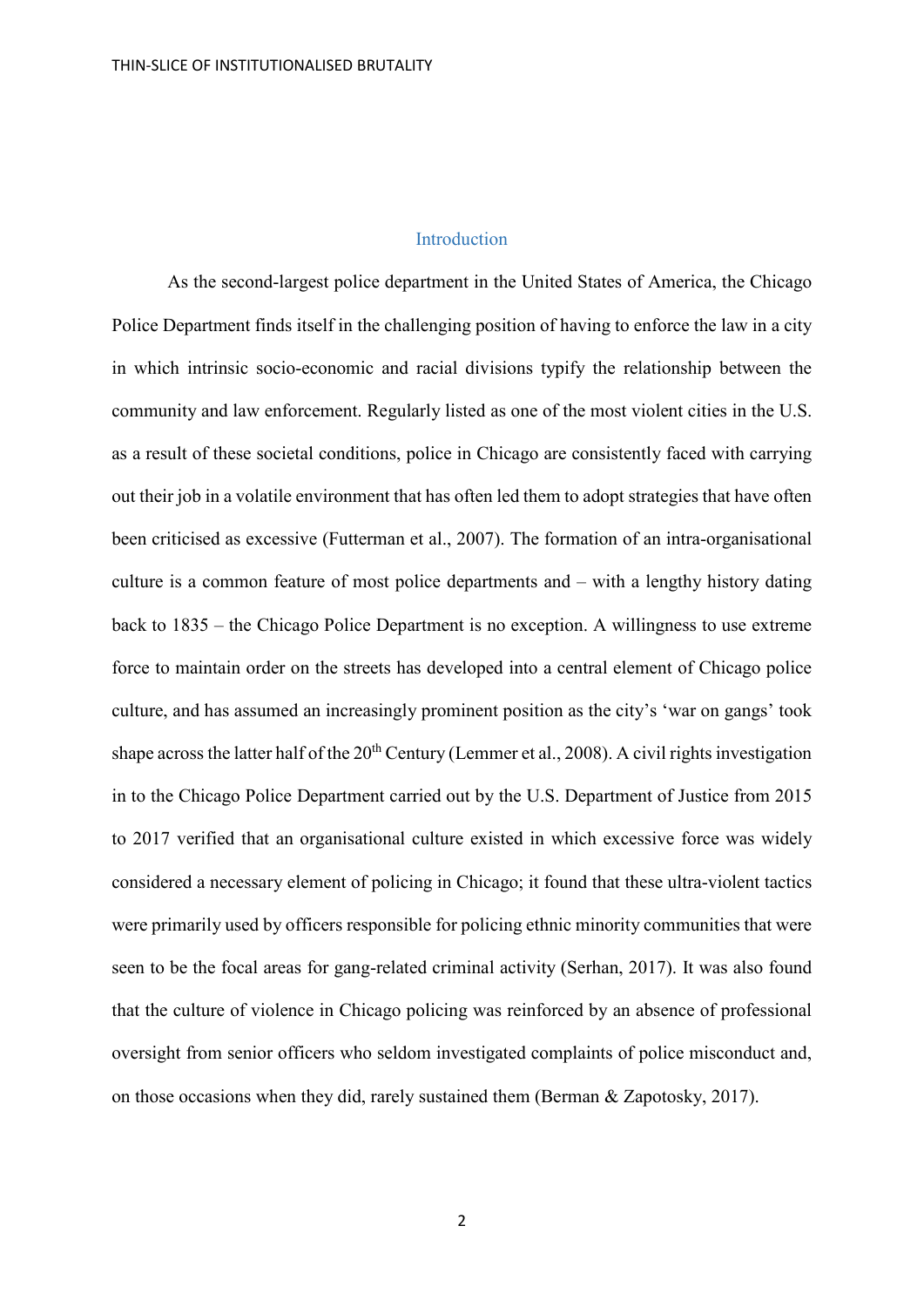More than simply ignoring these aspects of the force's organisational culture, the efficacy of such practices has led to a situation in which senior officers in the Chicago Police Department have shown a tacit approval for violence and other forms of procedural misconduct. A statistical analysis of the formal complaints made against Chicago police officers supports this assertion. A report compiled by the United States Department of Justice in 2017 found that use of excessive force in the Chicago Police Department was 'not aberrational' and 'amount[ed] to a pattern or practice of unlawful conduct' (United States Department of Justice, 2017). One particular group of five notorious South Side police officers known as 'the Skullcap Crew' attracted more than 128 official allegations of misconduct across their career — with more than a third of these allegations relating to accusations of excessive force made by African-American complainants (Flowers et al*.*, 2016). Again, this statistic is – in the words of the Department of Justice – 'not aberrational'. An analysis of open source data conducted by the Invisible Institute in 2018 found that while African-Americans make up 32 per cent of Chicago's population, they made up 72 per cent of use of force victims between 2005 and 2015 (Fan, 2018). In many of these cases, the Department of Justice found that officers were not adequately investigated — in some cases, officers who used excessive force were even rewarded for achieving a positive outcome by 'closing' cases. In spite of their extensive reputation for misconduct, the Skullcap Crew received very little disciplinary action throughout their careers and, in fact, were also the collective recipients of more than 180 commendations during the exact same period (Flowers et al., 2016).

It is this dissonance that is at the heart of the condition of *anomie* evident in Chicago police culture, wherein the norms adhered to by officers are at distinct odds with the expectations of the community; an anomic misalignment of values underpins the foundation of an intra-organisational police culture that is under significant pressure to achieve results, yet has determined through experience that it is not possibly to achieve order on the streets through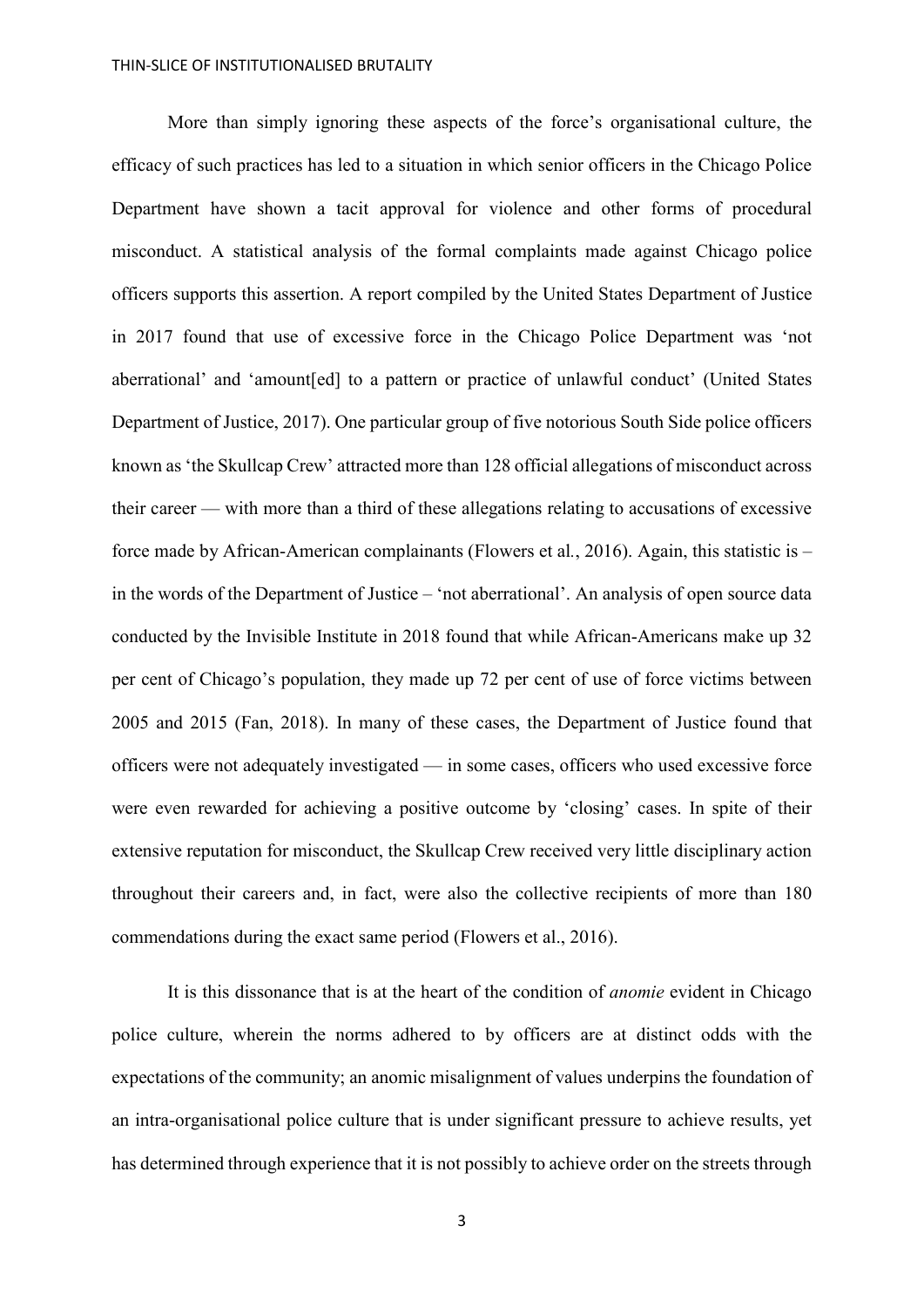conventional means (Huisman & Vande Walle, 2010). Overarching organisational culture is one of the greatest influences on an officer's ability to make the kind of snap decisions that are necessary in order to carry out their duty. In situations such as this, in which cultural influences exert pressure on officers to resort to strategies of violence or misconduct as a routine aspect of the job, it is virtually inevitable that an entire police department could be placed under a shadow of procedural corruption (Silver & Miller, 2004). Such a shadow of misconduct has implications for all police, not just those who participate in excessive force. As former US Attorney General Loretta Lynch said when releasing the 2017 report into the Chicago Police, such a pattern of behaviour results in 'a deficit of trust and accountability' that is bad for residents, and bad for 'dedicated police officers trying to do their jobs safely and effectively' (Madhani, 2017). To properly address this deficit, it is necessary to examine the core factors that drive police behaviour and determine how a lasting shift in the policing subculture of Chicago can be achieved.

## Literature Review

The term *anomie* refers to a social condition wherein the intrinsic connection between the individual and community is severed due to a mismatch of values or morals. Often, *anomie*  is described as a state of 'normlessness' in which 'society provides little moral guidance to individuals' (Gerber & Macionis, 2010, p. 7); this a reductive explanation of the concept, and is somewhat removed from the original definition of the term outlined by sociologist Emile Durkheim in the late 19th Century. Durkheim's position on *anomie* was that it was less a state of normlessness than it was a misalignment between the normative values of the individual and those held by the collective to which the individual nominally belongs (Chamlin & Cochran, 2007). A state of anomic misalignment can have a significant impact on inter-communal relations: Atteslander describes *anomie* as 'an anarchic state of crisis-prone uncertainty…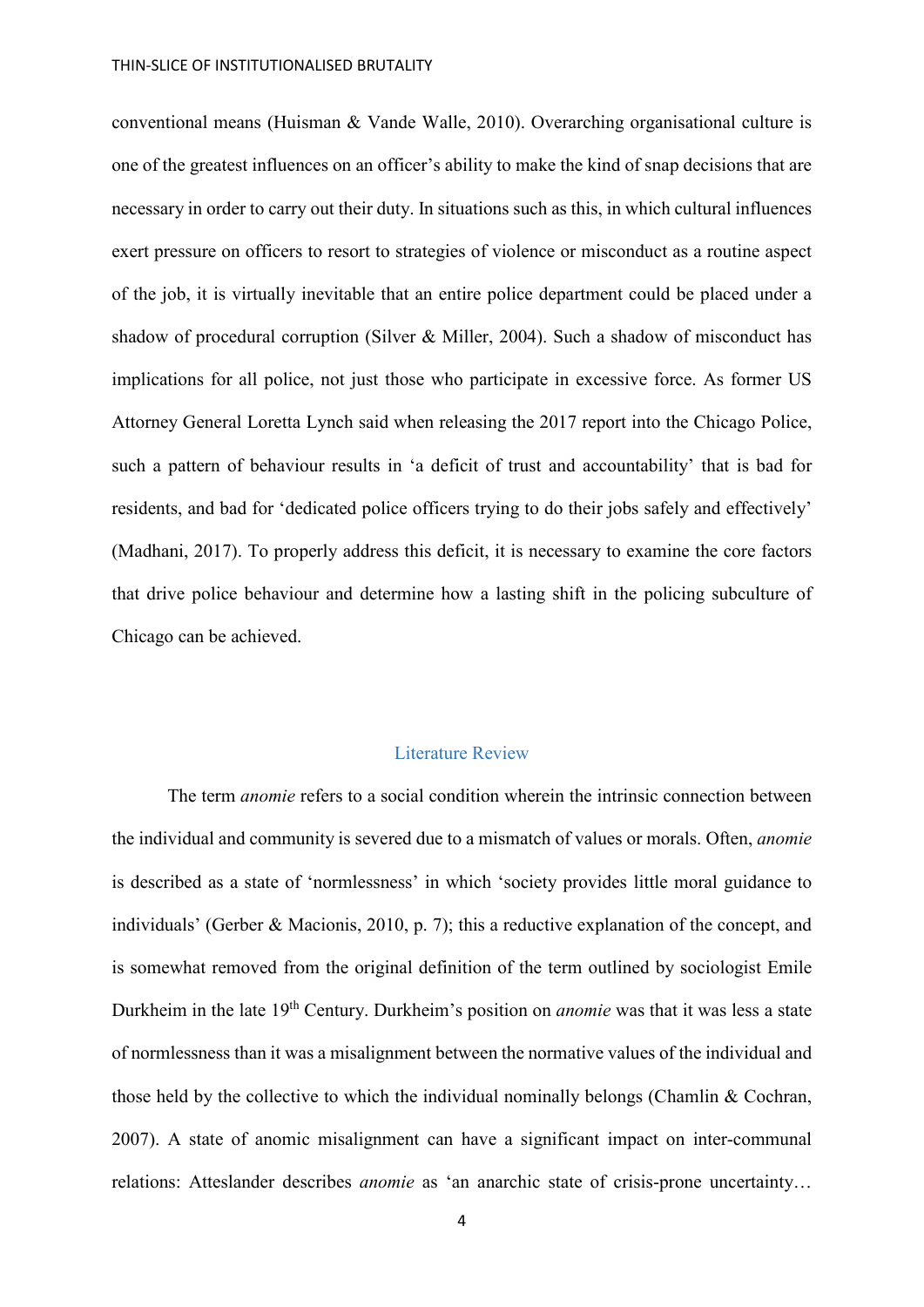social integration within a community ceases… results include general lack of direction and uncertainty in behaviour' (1999, p. 9). Clearly, this social condition is a particular concern when considered in the context of an anomic mismatch between a police force and the community that they serve. Merton built on Durkheim's theory of *anomie* in 1938, reframing the concept from a structural criminological perspective in the form of strain theory. Essentially, Merton argues that there are societal pressures on individuals to pursue idealised goals that are not generally achievable by conventional means; this drives those individuals under such strain to commit criminal acts in order to conform to expectations and achieve these objectives (Merton, 1938).

Given the conditions under which Chicago police officers are forced to operate, strain theory goes a long way towards explaining the department's tradition of tolerating procedural misconduct. Merton claims that strain can come from two separate – yet equally influential – sources: external (structural) or internal (individual). Structural strain arises when inherent systemic deficiencies prompt the individual to revaluate the best way to achieve their goals. If social standards are loosely enforced, or do not provide adequate opportunity for the individual to be successful, this exerts a strain that can result in a person engaging in deviant behaviours (Hirschi, 2001). In this respect, Merton's theory was inextricably connected to theories of social control with a focus on the idea that criminality occurs in situations where regulation is ineffective or otherwise non-existent (Akers, 1968). Even on an individual level, the primary contention of strain theory is that deviance is driven by a desire to achieve overarching societal goals. Merton argues that when the goals of a community are internalised by the individual, and are considered important by that person, it drives them to take whatever measures necessary to achieve success (Merton, 1938). This is especially true of police, whose behaviour is often influenced by an organisational culture that 'is strong enough to force the identity of police officer to become the individual's master role' (Bleakley, 2019). When this occurs, the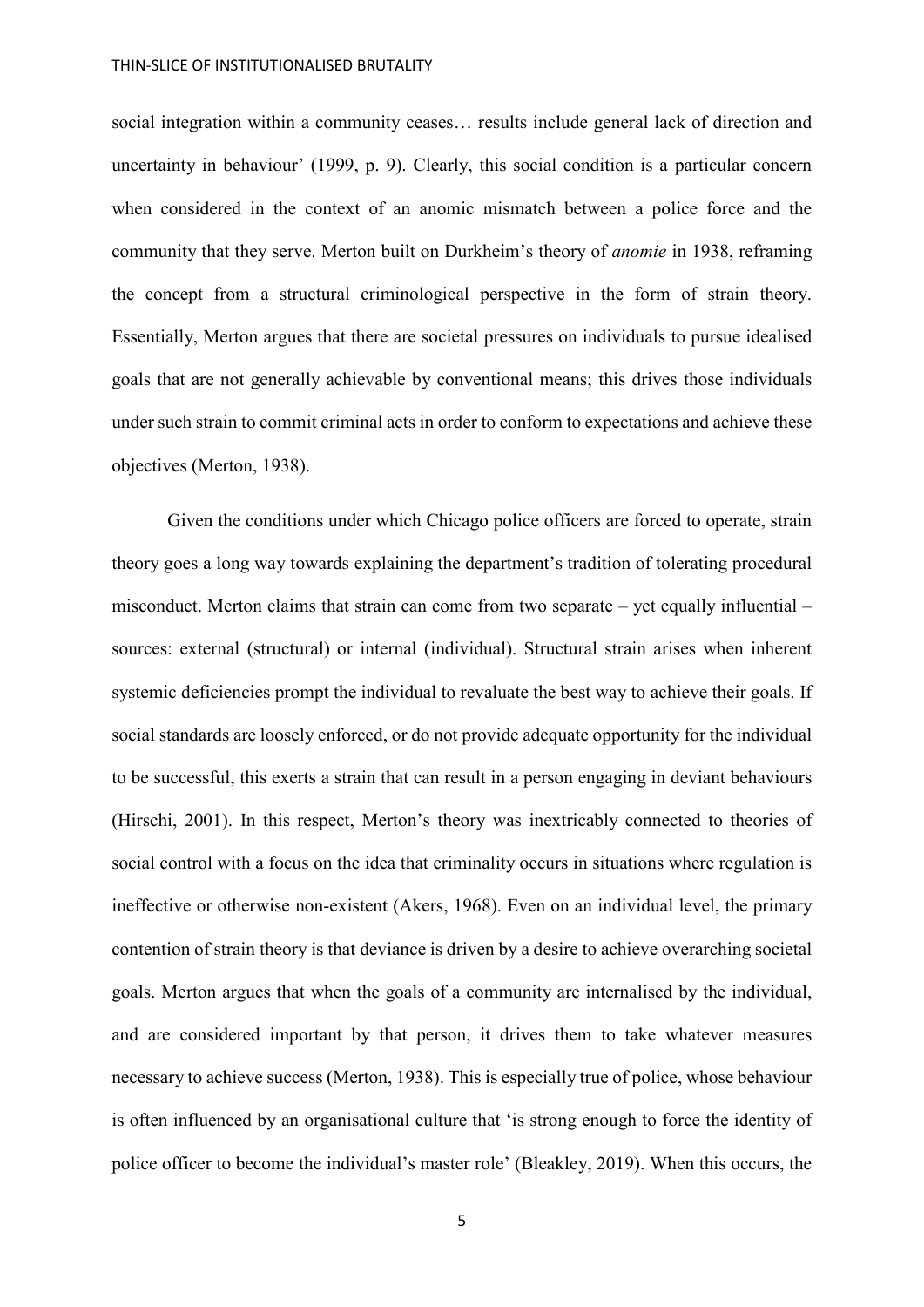officer begins to subscribe to a new set of norms that are divorced from society-at-large, and are instead driven by the 'brotherhood' of policing. Cohen (1995) accepts this structuralist position, going so far as to claim that organisational culture is the primary driver of police corruption and misconduct; he claims that contradictions in the norms of the community and the policing subculture can foster a sense of psychological *anomie* that serves as a psychological primer for misconduct. Passas concurs, and notes that 'in anomic situations, offenders are in a better position to neutralise and rationalise their acts' by assessing their actions within the context of a professional subculture that is more tolerant to behaviours that would otherwise be considered deviant (1990, p. 166). For police, this rationalisation process is regularly used to justify the use of force and, going further, excessive force. As this article will outline, in the Chicago Police Department senior officers like Jon Burge and Richard Zuley achieved a reputation for success that was in many ways built on their use of excessive force and, in many cases, torture. This was due to the perception that suspects would not readily assist police or provide them with information without some form of incentive, which ultraviolence provided. It is this type of psychological bargaining that allows officers to differentiate between unacceptable types of corruption – like taking payoffs from criminals – and acceptable forms of misconduct – such as the use of excessive force to illicit a confession.

An anomic police culture also has an inevitable impact on the decision-making process that officers go through while on the job. Due to the fast-paced nature of policing, officers are forced to make critical decisions in short windows of time; to do so, they must rely on both the collective wisdom of the intra-organisational police culture as well as the lessons learned from their own professional experiences (Alshuler, 2007). Ambady and Rosenthal (1992) refer to this practice as 'thin-slicing', a psychological process wherein individuals are able to make snap decisions by using minimal information to construct a predictive pattern. Using minimal information to develop such patterns invariably requires a person to draw on existing pre-

6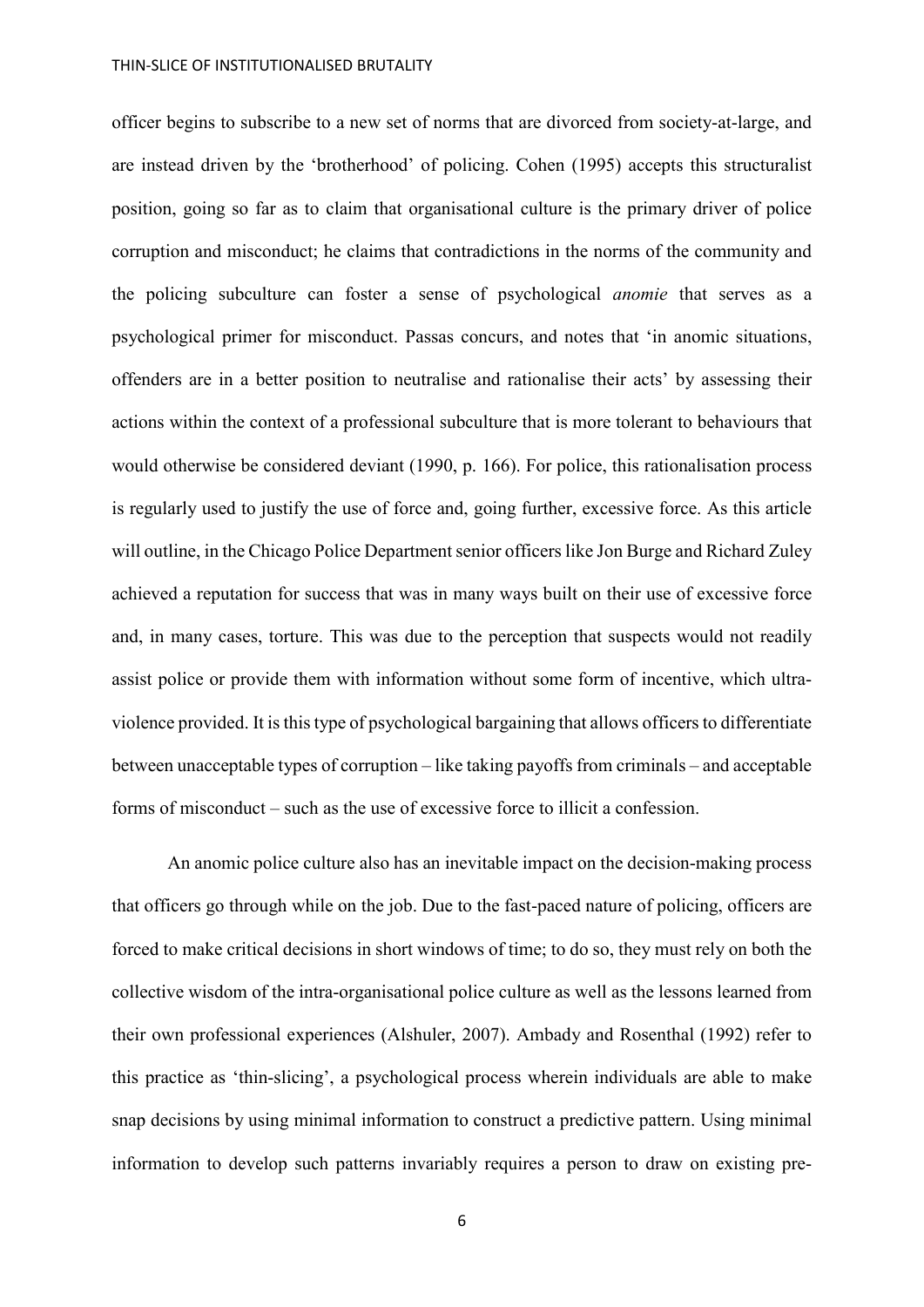conceptions to fill the gaps and make educated assumptions about a scenario; for this reason, the reliability of thin-slicing has been criticised for its innate connection to controversial practices like profiling (Alshuler, 2007). Gladwell (2005) argues that the intuitive judgement comes from a combination of experience, training and knowledge; in his view, the unconscious biases that arise from a person's views or prejudices only serve to corrupt the process of thinslicing by compromising their ability to accurately interpret a situation. One of the key drivers of unconscious bias in thin-slicing is psychological priming, a process that occurs when an individual's perspective is shaped over time by repeated exposure to similar stimuli; Gladwell notes that psychological priming can give rise to unconscious biases that a person 'may not [even] necessarily endorse or believe' and, instead, come as instinctive reactions informed by a range of psychological and socio-cultural factors (2005, p. 233).

In the context of law enforcement, the psychological process of thin-slicing usually takes the form of profiling – a practice that has been widely critiqued in the discipline of police studies. Profiling takes place when an officer uses identity-oriented factors like ethnicity or assumed socio-economic status to determine the manner in which they choose to engage with a suspect (Weitzer & Tuch, 2002). This practice has been criticised as a form of institutionalised racism that is predicated on stereotypes and validates the targeting of minority communities by police (Taylor & Whitney, 1999); proponents of profiling, on the other hand, have argued that 'applying precedent to the specific facts of a case … *is* [sic] a particularistic endeavour' and that an officer's previous experiences with different sections of the community should form an integral part of their approach to policing (Harcourt, 2007, p. 20). Research shows that racial profiling was a central aspect of the psychological priming that influenced the decision-making ability of Chicago police officers by thin-slicing. Due to the statistical overrepresentation of young black males in Chicago gangs, Skogan argues that the African-American community have been routinely targeted by the Chicago police to the extent that it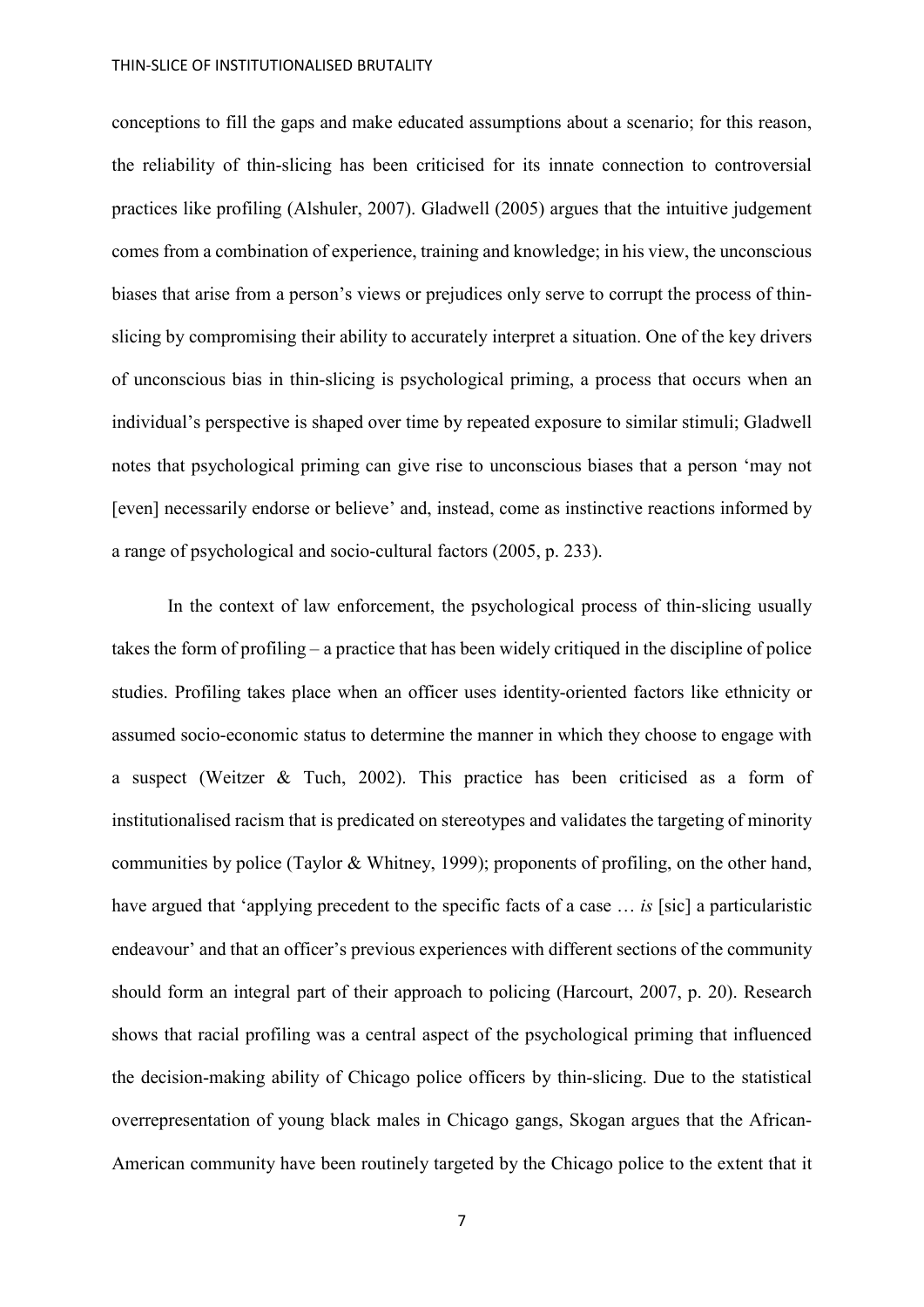serves as a defining element of the antagonistic relationship between law enforcement and the community; while the Chicago Police Department argue that racial profiling is a commonsense approach building on prior experience, Skogan claims that an aggressively racialized approach to policing has caused Chicago police to be perceived as 'arrogant, brutal, racist, and corrupt' (2006, p. 11). It is here that the central academic debate over profiling becomes clear: while police perceive this kind of thin-slicing as a necessary tool to do their job in a challenging environment – as explained by strain theory – many in the African-American community alternatively interpret racial profiling as an expression of conflict theory wherein the dominant white ethnic population uses their control of the law to 'minimise threats to their interests posed by those whom they label as dangerous, especially minorities and the poor' (Petrocelli, 2003, p. 1). While each of these explanations are grounded in considerably different motivations, the two are not mutually exclusive and it could very well be argued that racial profiling serves as both a practical *and* repressive policing practice.

#### Radicalising the Chicago Police: psychological priming in the 1960s

While the Chicago Police Department was initially founded in 1835, it was not until the late 1960s that the first indications of psychological priming towards its modern policy of overly aggressive enforcement can be observed. This is not to say that police brutality did not occur in Chicago before this time: indeed, one of the earliest recorded cases of police violence in the U.S. was the beating of a civilian in custody in 1872 (Chicago Daily Tribune [CDT], 1872). Even so, there is a clear distinction that exists between isolated cases of police brutality and an overarching policy of aggressive enforcement. Whereas individual cases can be observed throughout Chicago police history, it was not until the rise of left-wing radicalism in the late 1960s that ultra-violence could be seen to have taken a central role in Chicago police culture. The frequency of police brutality cases rose incrementally in the 1960s, ultimately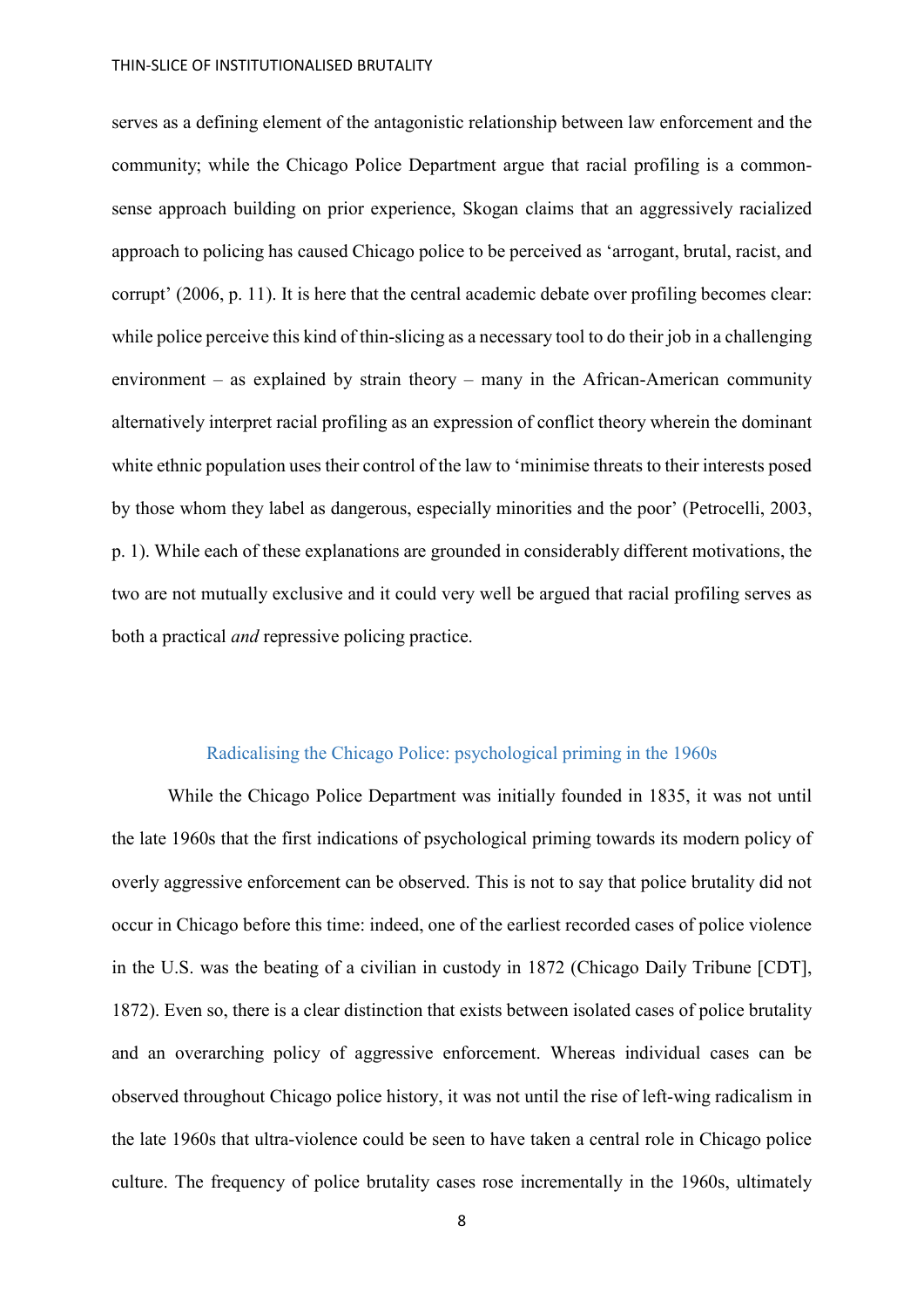reaching a zenith in the notorious clashes between police and protesters during the 1968 Democratic National Convention. While a tradition of aggressively targeting minority communities would develop in the years to come, the focus of the Chicago Police Department's attention in 1968 were the predominantly white, middle-class activists of the countercultural protest movement (Kusch, 2008). There is little doubt that Chicago police officers were psychologically primed for violence in the lead-up to the convention: along with the standard service pistol and billy club, officers were supplied with mace and riot helmets, as well as being specifically trained in anti-riot crowd control strategies (Farber, 1988).

Police expectations of violence prompted by this preparation was vindicated by the shooting death of 17-year-old 'hippie' Dean Johnson, who was killed by police after he drew a gun on them when they attempted to detain him for a routine curfew violation (Farber, 1988, p. 165). While this incident did not directly result in a violent clash, it undoubtedly reinforced the state of antagonism between Chicago police and the protesters converging on the city: it showed officers that 'hippies' posed a real threat to their safety, while at the same time reminding protesters that police were willing to use deadly force if deemed necessary. The reinforcement of this antagonistic relationship just prior to the Convention was no doubt a contributing factor in the violence that followed, which in turn established the Chicago Police Department as a group that was not reluctant to use extreme force in the course of maintaining law and order in their city. A rally held in Grant Park on 25 August 1968 – three days after Dean Johnson's death – turned violent after the police's attempt to disperse protesters resulted in them being driven into nearby Clark Street, at which point a running battle between the two groups commenced in downtown Chicago (Kusch, 2008). Responsibility for this night-long altercation was chiefly assigned to the police, who were criticised for overreacting to the initial protest and using 'Gestapo tactics' in their use of tear gas and excessive violence to disperse the crowds (Dawson, 2010, p. 125). A subsequent report into the incident by the National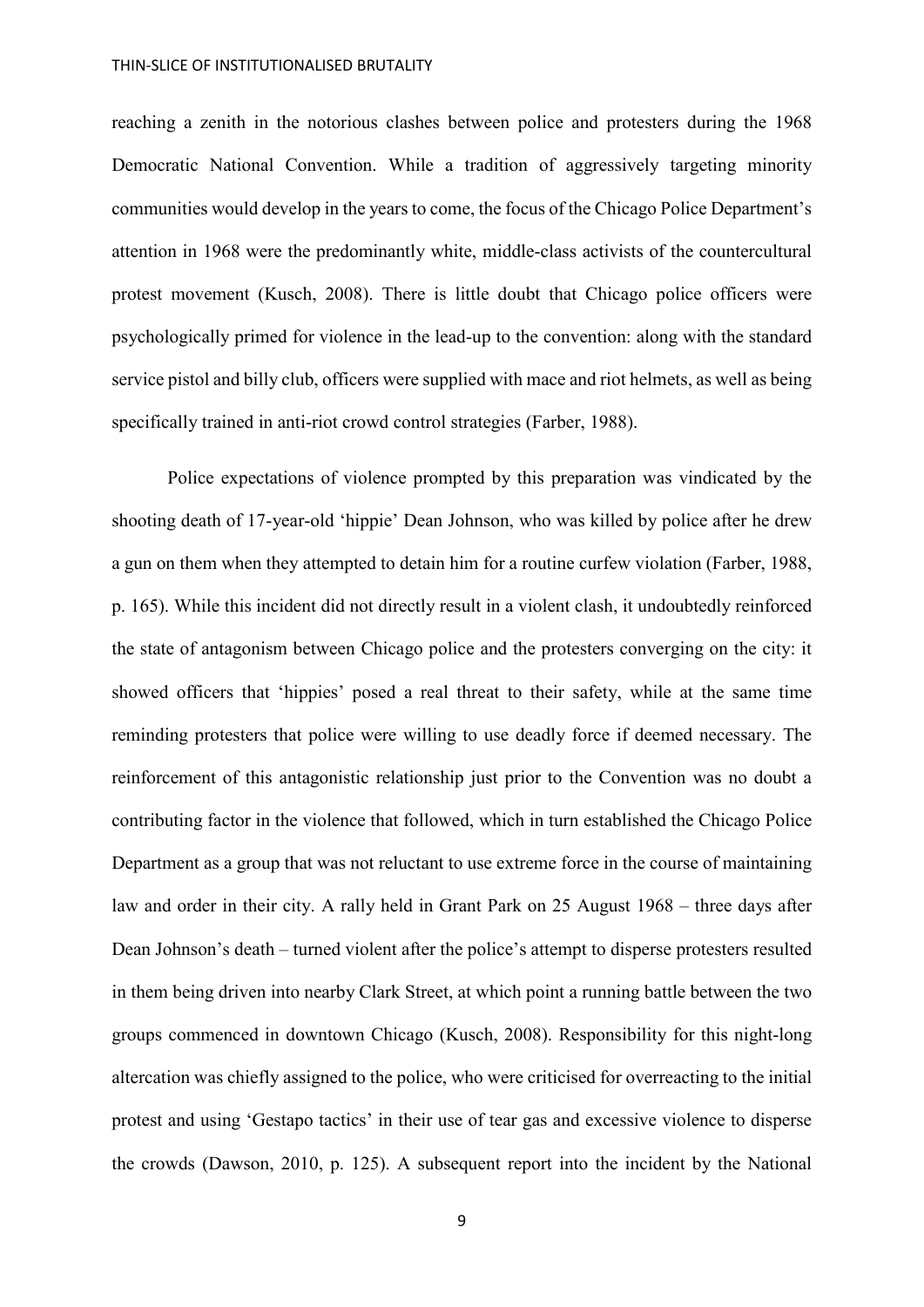Commission on the Causes and Prevention of Violence also attributed blame for the violence to the Chicago Police Department, and went so far as to describe it as a 'police riot' (Fyfe, 1996, p. 276).

The violent behaviours demonstrated by the Chicago Police Department at the 1968 Democratic National Convention made the city – and its police officers – a target for criticism in the aftermath of the riot. It was a major factor in the decision of radical domestic terror organisation the Weatherman's decision to hold the 'Days of Rage' protest in the city the following year; this protest was purposefully designed to trigger violent conflict with the Chicago Police Department, and was immediately preceded by the group's bombing of a police memorial in Haymarket Square (Adelman, 1976). Unlike the riots at the Convention in 1968, the actions of protesters during the Days of Rage did little to advance the idea that a pervasive culture of violence existed in the Chicago Police Department. Instead, a lower than expected number of protesters meant that police were able to retain control of the streets with minimal effort; the Days of Rage were a failure to the point that even Chicago Black Panther's leader Fred Hampton referred to the event as an 'individualistic ... [and] Custeristic' failure (Jones, 2004, p. 204). In an ironic turn, it would be the police shooting death of Hampton that would serve as the first high-profile incident of the Chicago Police's aggressive policy against the city's black community.

Hampton and fellow Black Panther Party leader Mark Clark were shot dead in Hampton's apartment in the early hours of 4 December 1969; both men had been covertly dosed with barbiturates by a police informant prior to the raid to ensure that they were compliant and, as such, were unable to provide any significant resistance to the police team (Bennett, 2010). Aside from this, Black Panther Harold Bell – who was also in the apartment at the time of the raid – reported that Hampton was alive after the initial police entry, and was shot dead after he was already detained when one officer fired two rounds into his head at point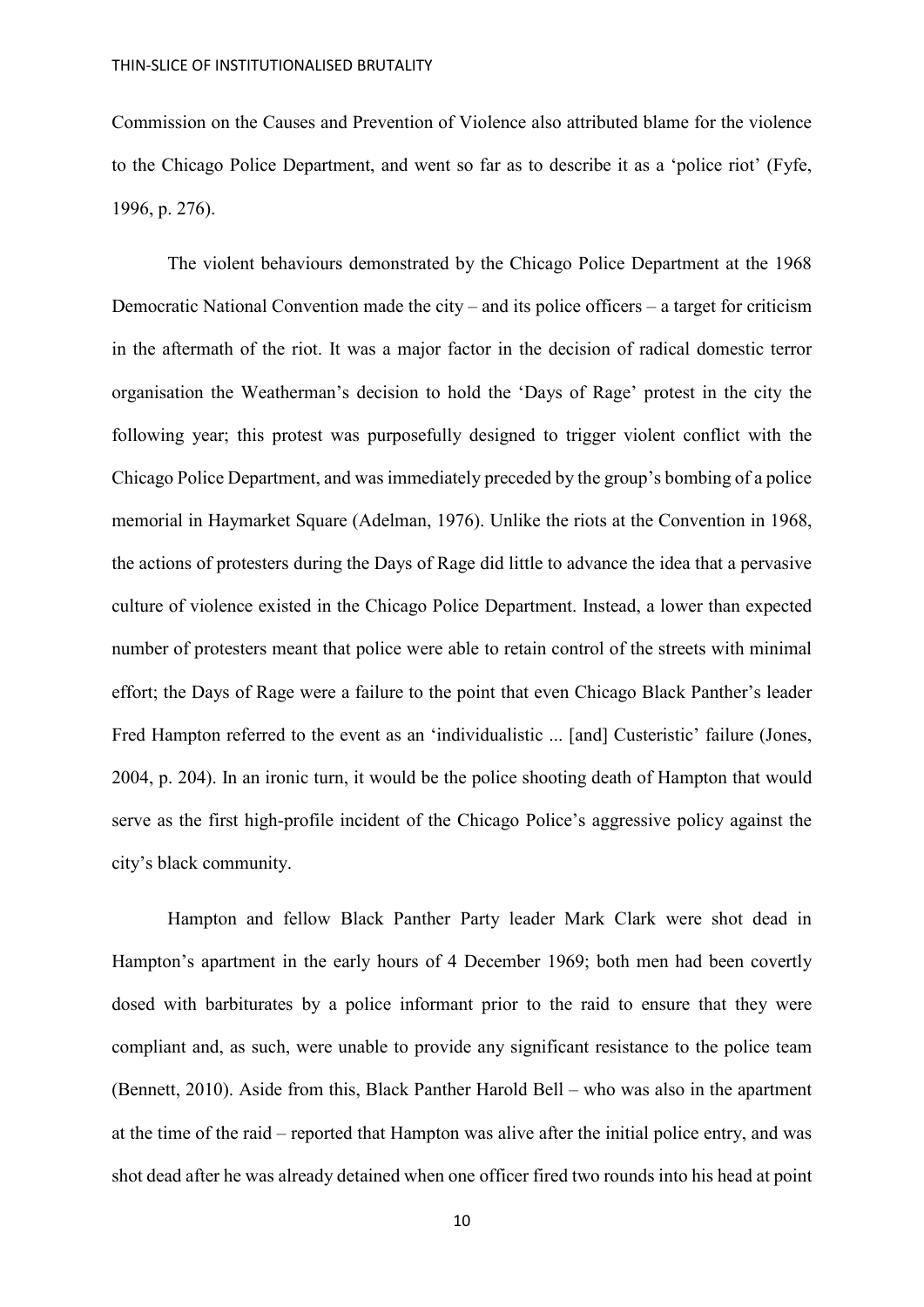blank range, saying 'he's good and dead now' (Churchill & Vander Wall, 1988, pp. 69-70). An inquiry into the raid proved that only one shot was fired by the nine members of the Black Panther Party in the apartment, with the rest of the bullets being fired pre-emptively by police; this finding triggered claims that the Chicago Police had sent an 'execution squad' after Hampton, and had murdered him for his outspoken views on the need for the black community to push back against police oppression (Koziol, 1969, p. 7). The Hampton raid took the violent form that it did as a result of the psychological priming of the preceding two years: after facing down the National Convention riots of 1968, and the purposeful targeting of the Days of Rage, it is conceivable that the Chicago Police Department would adopt a zero-tolerance policy towards potentially dangerous radicals. This is supported by the fact that Hampton and his fellow Black Panthers were drugged before the raid, suggesting that police held a genuine fear that their lives were in considerable danger in even attempting to enter Hampton's apartment; this psychological priming would have unquestionably contributed to the raiding party's ready willingness to shoot at the Black Panthers, leading directly to the death of two of Chicago's most prominent African-American activists.

In these early 1960s cases, the origins of the contemporary state of anomie in the Chicago Police Department can be observed. While Chicago had always enjoyed a reputation for police use of force, it was never politicised or scrutinised in the same way that it was after the 1969 Democratic Convention and the raid on the Hampton apartment. These cases were fundamentally different from what came before, in the sense that they suggested to the public that the Chicago police were purposeful in their use of excessive force — rather than being incidental, the police were seen to have entered into these situations with the express purpose of exacting violence on their opponents (Koziol, 1969; Dawson, 2010). Police were psychologically primed to 'thin-slice', or to make snap decisions on what action to take in the line of duty based predominantly on cultural conditioning instead of assessing the situation at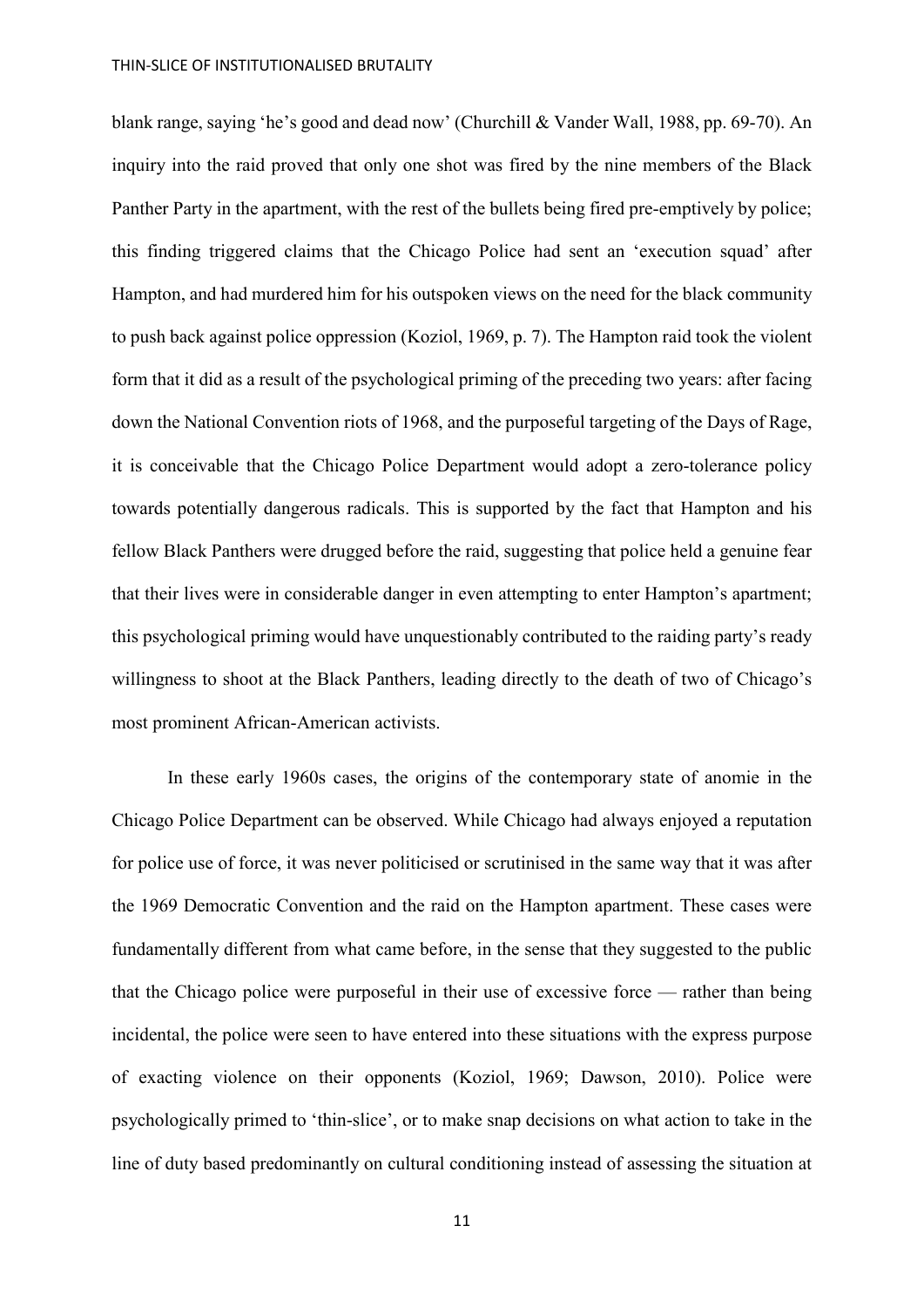hand (Gladwell, 2005). The same accusation would be levied against Chicago police into the late  $20<sup>th</sup>$  and early  $21<sup>st</sup>$  Century, in which time the fractious relationship between police and the community would continue to evolve and the 'deficit of trust and accountability' would continue to widen.

## Using prior experience to 'thin-slice': Russ, Traylor and McDonald

From a police perspective, it could be argued that the police responsible for raiding the Hampton apartment were justified in their belief that extreme force was necessary to ensure their own safety. Hampton and other Black Panthers groups had been vocal about their preparedness to engage in violent conflict with the police in the past, and it is fair that the officers involved in this incident would use this information to inform their decision-making process (Austin, 2006). This is especially worthy of consideration when taking into account the fact that many officers take on the identity of 'police' as their own master role (Bleakley, 2019). Under these conditions, any threat to police made by Hampton and the Black Panthers was considered as a threat posed to *all* police, which in turn further contributes to psychologically priming officers to take decisive, lethal action when conducting the raid on Hampton's apartment. In this sense, the Hampton/Clark case is an outlier: in many other examples of police violence in the African-American community, Chicago police officers had far less information to inform their decision to shoot and, on occasion, kill suspects.

In the intervening thirty-year period between the Hampton/Clark shootings in 1969 and the Robert Russ case in 1999, the Chicago Police's relationship with the African-American community continued to deteriorate under a policy of over-enforcement and excessive force. The specifics of this campaign of extra-judicial enforcement will be addressed later in this article. Nevertheless, it is important to note that this atmosphere of tension and mutual distrust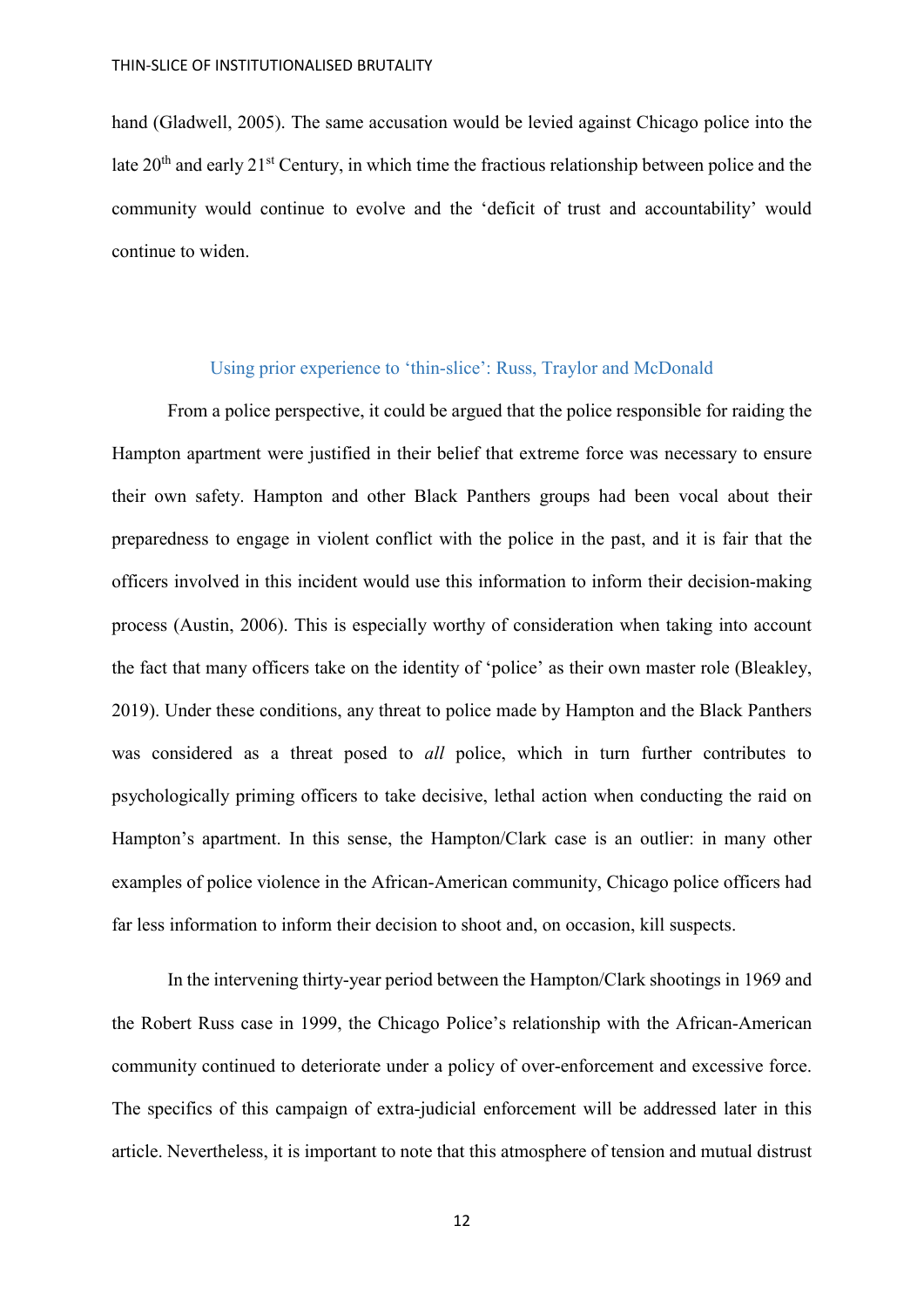serves as the context for the shooting death of Russ at the hands of Chicago Police on 5 June 1999 (Mendell et al., 2003). Russ was a 22-year-old Northwestern student who was pursued by police after they observed him allegedly making an improper lane change on the Dan Ryan Expressway; Russ continued driving after officers attempted to pull him over, leading to a police pursuit which culminated in Russ losing control of his vehicle (Mendell et al., 2003). Fyfe claims that the adrenaline rush experienced by police in the pursuit of Russ's car impacted on their ability to make rational decisions and caused the incident to make the transition from routine to 'a fast-breaking situation' (Gladwell, 2005, pp. 233-235). It is in exactly this type of 'fast-breaking situation' that psychological priming is most likely assert itself, with police acting based on their instinct and experience rather than conforming to the rules and regulations of conduct that guide the profession. When priming is underpinned by cultural values that are aligned with the expectations of wider society this can result in an effectual, positive instinctive response by police. When it is informed by an anomic culture that values procedural corruption as a means to an end, this process can have lethal consequences as it did in the Russ case.

Against the procedural rules of the Chicago Police Department, two officers approached Russ's car after it came to a stop, with one opening the passenger door; the other attempted to open the driver's side door and, when Russ did not respond, broke open the rear driver's side window with a lug wrench before shooting into the vehicle (Johnson, 1999). Russ was hit in the hand and chest, and died as a result of his injuries. Gladwell (2005) argues that Russ's death came as the result of a thin-slicing process that was impaired by psychological priming that influenced responding officers to predict that a black male who had effectively run from police posed an inherent threat to their lives. It was this belief that led them to approach Russ's vehicle against protocol, and to shoot into the vehicle when he was nonresponsive to their commands even though he did not take any aggressive action towards them at this time. In its 2017 report, the Department of Justice found that the Russ case was not an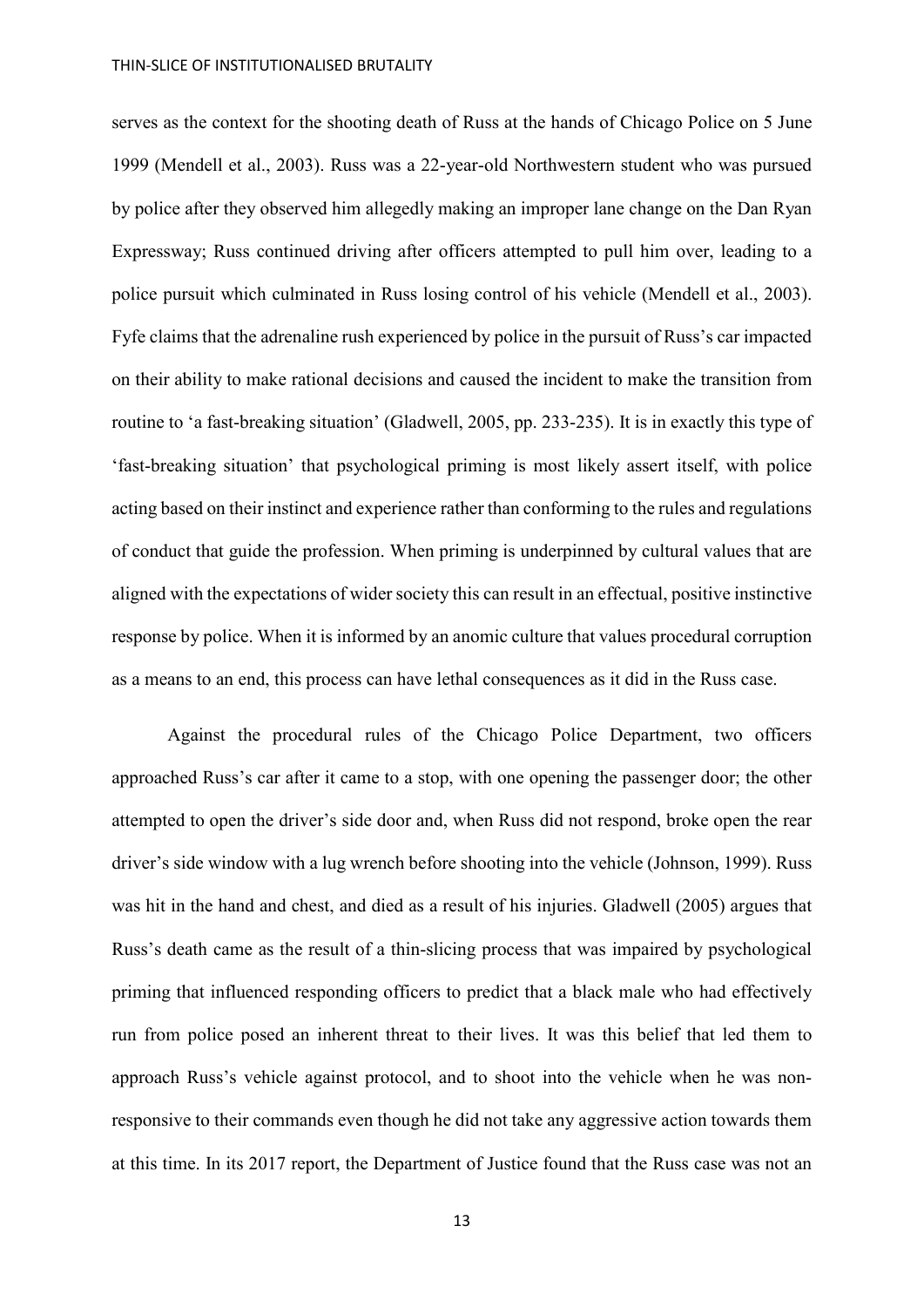outlier, and that there was a pattern of Chicago police officers chasing and shooting 'fleeing persons who posed no immediate threat to officers or to the public' — it found this practice to be 'constitutionally impermissible' (US Department of Justice, 2017, p. 25). In this instance, it is clear that Russ had committed an offence by not pulling over when instructed by police; nevertheless, his shooting was in contravention of all established police protocols and constitutes an excessive use of force that may not have otherwise occurred if officers were not psychologically primed to perceive him as a threat.

Russ's case is not the only occasion in which psychological priming can be perceived as the root cause of an excessively violent response towards an African-American suspect in Chicago. While the assault of the suspect in the 2001 case of Nevles Traylor did not result in death, it nevertheless highlights the propensity of Chicago police officers to take aggressive action against the black community in the line of duty. On 9 July 2001, Officer Raymond Piwnicki of the Special Operations Section claims to have observed Traylor engaged in a handto-hand drug exchange at the Stateway Gardens housing project (Kalven, 2006). In his squad car, Piwnicki pursued Traylor – who was on a bicycle – before intentionally colliding with him and pinning him against a wall with his vehicle; witnesses claim that Piwnicki then exited his car and began hitting the pinned Traylor repeatedly in the head (Futterman & Conyers, 2003). There were a number of witnesses to the Piwnicki/Traylor incident, including members of the Chicago police from the local Public Housing South branch who criticised Piwnicki's actions at the scene. In spite of this, when the case was investigated, these officers remained silent on what they had seen; one told an investigator that he would 'spend the rest of his career paying for it' if he were to testify against a fellow officer (Kalven, 2006). This response speaks to the anomic culture that sustained corruption in Chicago policing, and the ways in which intraorganisational police culture and the structural pressures it creates can prevent the execution of justice, and allow misconduct to become the standard in a police force.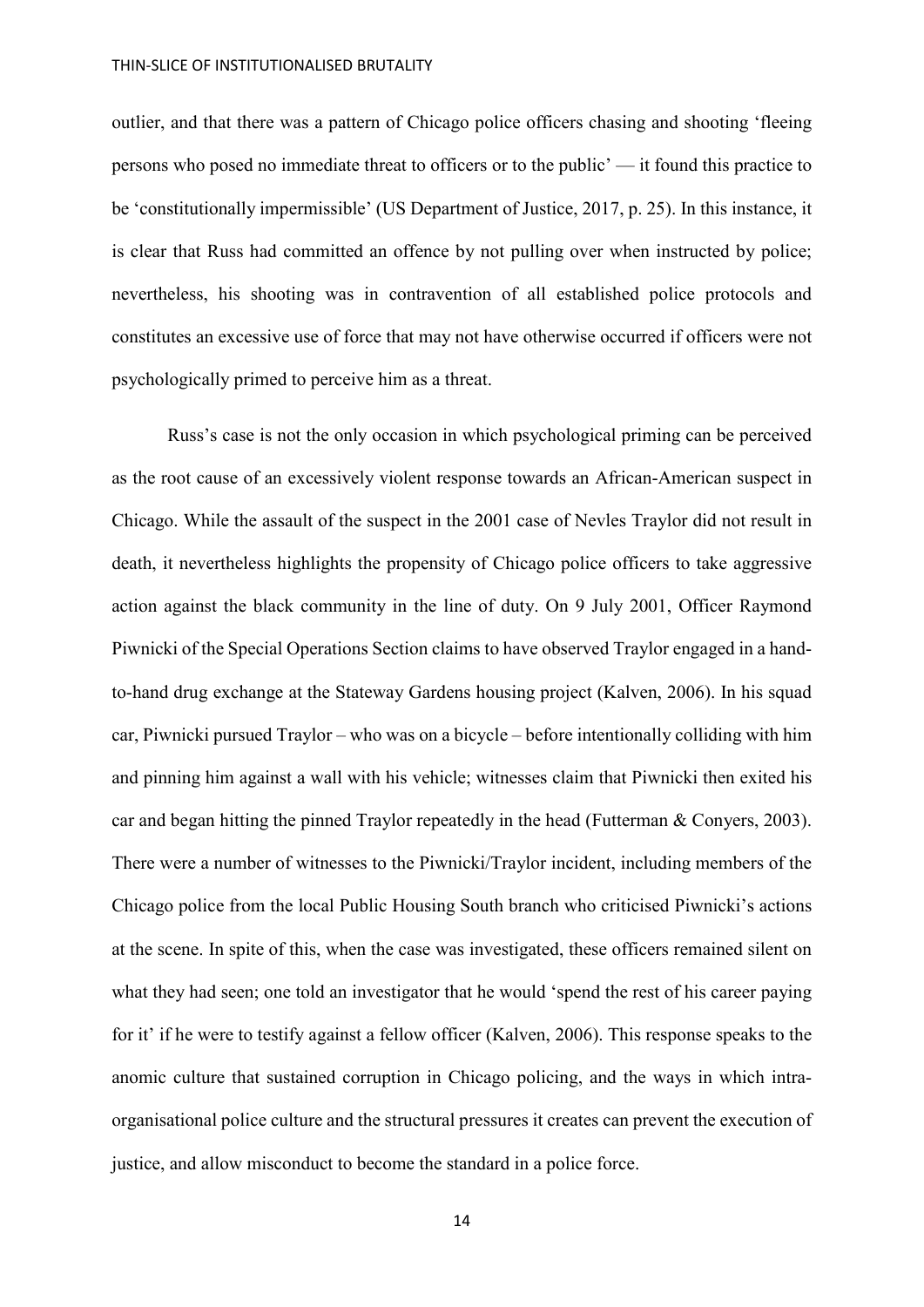With his fellow police officers fearful of the repercussions that would come from speaking out about his conduct, Piwnicki was effectively protected from repercussion in a situation that only serves to reinforce the belief that police used extreme force with impunity in Chicago. The fact that Traylor was African-American and assaulted in the housing project of Stateway Gardens further contributed to the perception that white police officers like Piwnicki were more likely to respond with this kind of overt violence in minority communities (Taylor & Whitney, 1999); that Piwnicki's actions were so blatant and occurred in front of so many witnesses shows a reckless disregard for the consequences of his actions, or – alternatively – a foreknowledge that he would not face penalty for them. This is reflective of a policing culture where 'officers expect to use force and not be questioned about the need for or propriety of that use' (US Department of Justice, 2017, p. 7). The Department of Justice placed the blame for this expectation squarely on the Chicago Police Department itself, asserting that its failure to adequately review use of force incidences had created the conditions where officers felt that they could act with relative impunity. Although the city ultimately settled with Traylor out of court, the Chicago Police Department's Office of Professional Standards (OPS) did not investigate whether Piwnicki should face departmental discipline, supporting the Department of Justice's later findings (Kalven, 2006). Given the disciplinary branch's previous record, it is unsurprising that OPS would choose not to take action on the Piwnicki case: the officer responsible for shooting dead Robert Russ only two years prior was only given a 15-day suspension for his actions, in spite of the fact that his breach of protocol led to Russ's death (Andonova, 2016, p. 11).

More recently, the shooting death of Laquan McDonald and the subsequent efforts of Chicago police officers to cover up the circumstances surrounding this incident has shone a light on the persistent presence of a 'blue wall' in the Chicago Police Department that operates to protect officers accused of certain types of misconduct such as the use of excessive force.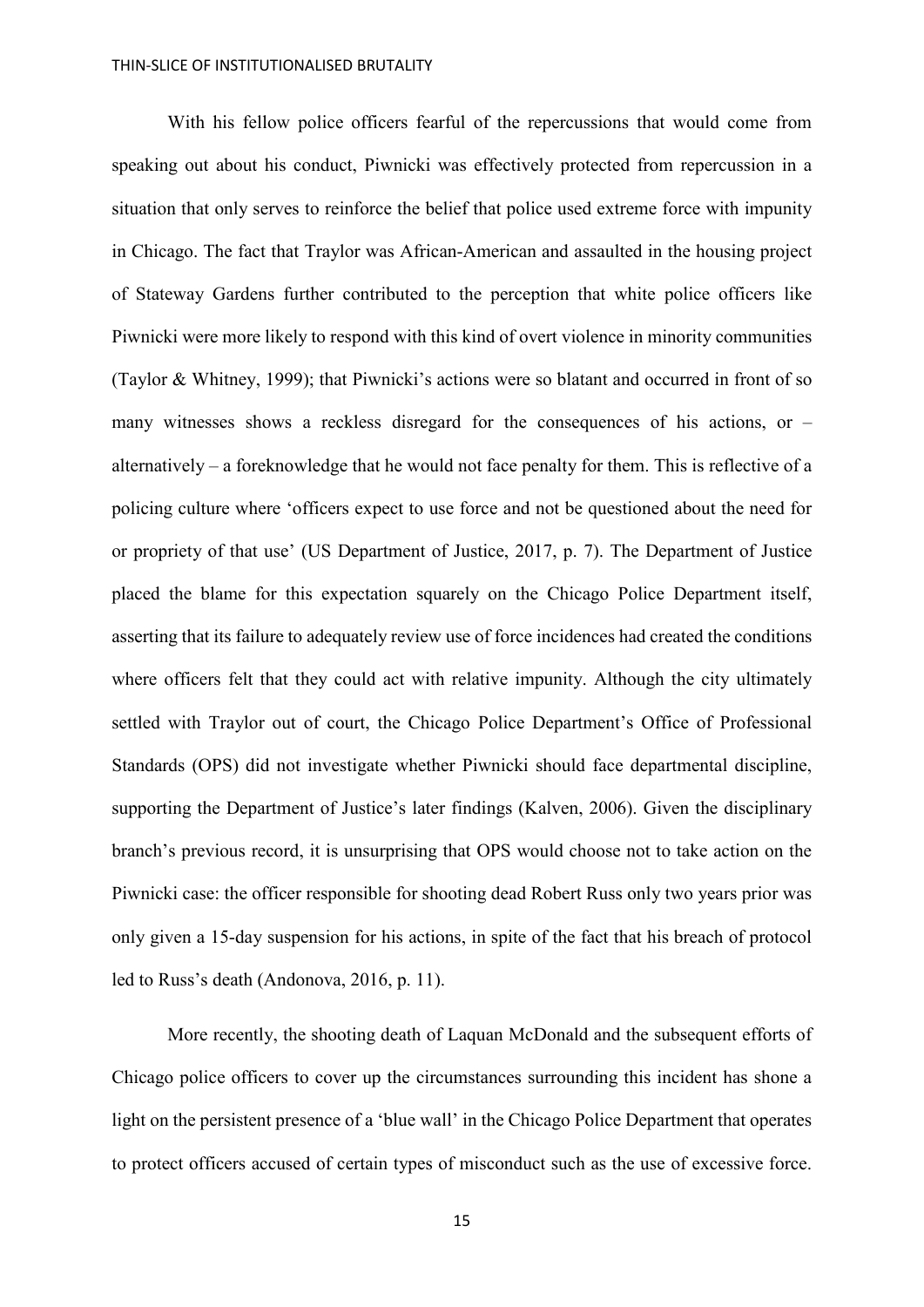McDonald, a 17-year-old African-American resident of Chicago's West Side, was shot dead by officer Jason van Dyke, a 14-year veteran of the Chicago Police Department on the night of 20 October 2014; police initially claimed that McDonald, who was carrying a knife, had slashed the tyre of a police vehicle and failed to respond to officers' instructions to put down his weapon before van Dyke was forced to shoot him sixteen times (Miah, 2016). Evidence released after the incident revealed a different story: dashcam recordings showed that van Dyke had been on the scene less than 30 seconds before he began firing at McDonald, who was walking away from the police at the time that he was shot; it also showed that van Dyke continued firing at McDonald after he was already on the ground and the threat he posed was neutralised (Andonova, 2016). At least eight other officers were present on at the time of McDonald's shooting, none of whom saw it necessary to use force.

The fact that van Dyke made the split decision to shoot McDonald is reflective of a process of thin-slicing, wherein van Dyke had become psychologically primed throughout his career to perceive a non-response and armed black teenager as a threat that needed to be neutralised through use of deadly force. Like the Russ case, this is reflective of an overarching police culture wherein it was a norm to aggressively pursue citizens who were contained, or posed no real threat to themselves or others (Department of Justice, 2017). Records obtained from the Citizens Police Data Project show that van Dyke had been the subject of 24 allegations of misconduct across his career in the Chicago Police Department prior to shooting McDonald, many of which related to the use of excessive force (Citizens Police Data Project [CPDP], 2018a). Van Dyke had been the subject of four complaints relating in the year prior to the McDonald shooting alone, with the investigation into several of these incidents not even beginning until after he had already shot and killed McDonald on 20 October 2014. In the majority of these cases, the alleged victims were African-American, and in several cases noted that the officers they accused of misconduct had used racially-targeted language while in the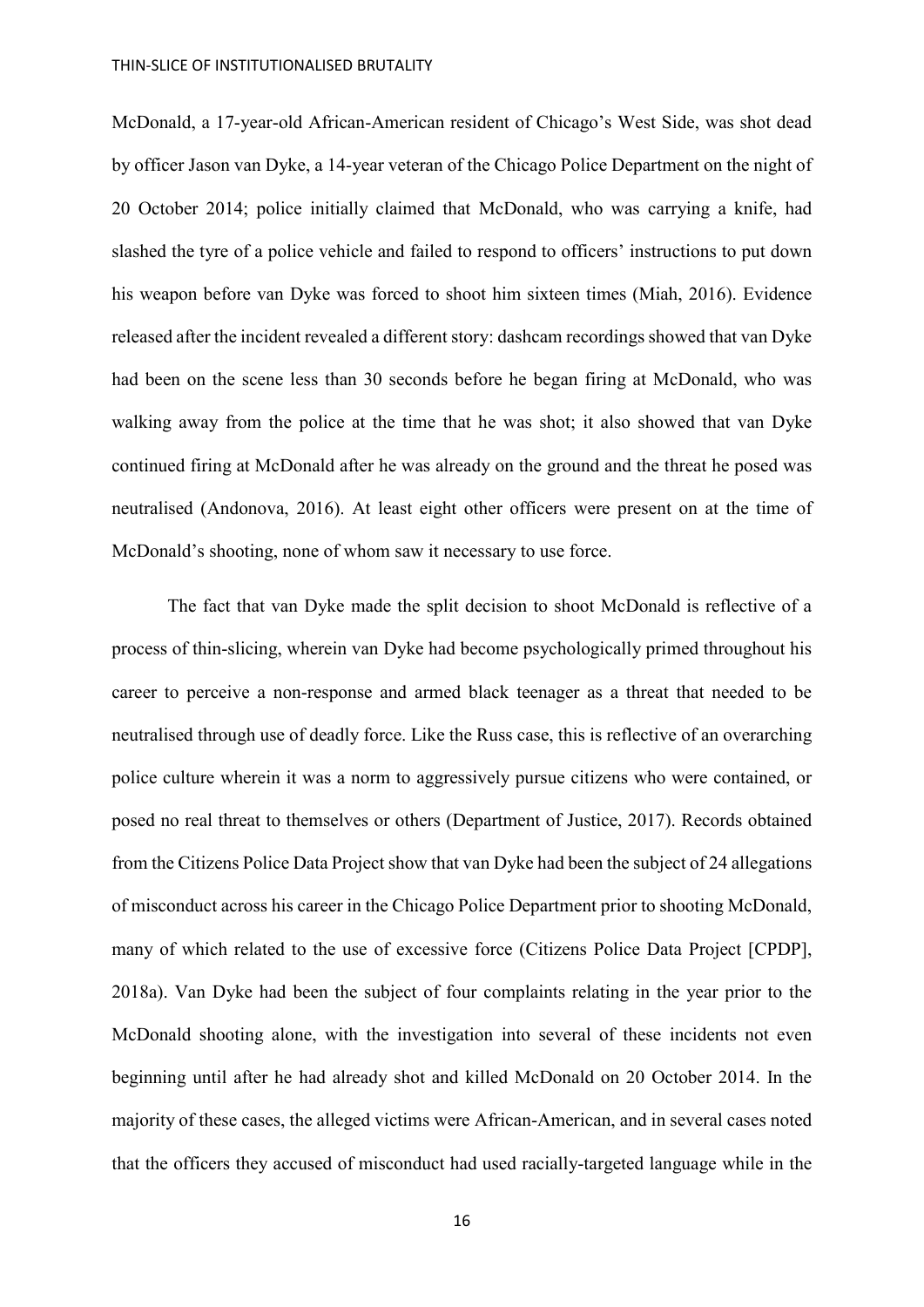process of committing acts of excessive force. Van Dyke's behaviour towards African-American citizens was not uncommon in a Chicago Police Department (Fan, 2018). While none of the complaints against van Dyke were officially sustained by investigators, they nonetheless suggest that he had repeatedly been involved in heated altercations with members of the African-American community. At worst, this shows a pattern of excessive force towards black civilians; at best, it suggests that van Dyke may have been primed to respond proactively or otherwise aggressively to African-American suspects, which undoubtedly would have impacted on his ability to effectively thin-slice in responding to fast-moving police incidences.

While van Dyke's actions in the McDonald case were undoubtedly an example of the excessive and unnecessary use of force, it is the actions of his fellow officers in the aftermath of the shooting that provide the greatest insight into the insular and toxic culture of obstruction in the Chicago Police Department. As in the Piwnicki case, officers who witnessed that shooting either refused to make a statement against van Dyke or, alternatively, presented a version of the facts that were specifically designed to obscure van Dyke's misconduct. The initial report into the McDonald shooting was around 400 pages long, and yet failed to note at any time the excessive amount of shots fired by van Dyke; this, along with a statement later proven false that McDonald has raised his knife at van Dyke, led to the shooting initially being designated a justifiable homicide under the police's use of force guidelines (Zorn, 2018). A claim presented before the grand jury in van Dyke's case – which has since been disputed – was that a nearby Burger King closed-circuit video which may have recorded the incident was accessed by Chicago police on the night of McDonald's shooting, after which a total of 86 minutes of footage was erased that covered the time of the incident (Meisner, 2015). An investigation into the circumstances around the McDonald shooting suggested that a collaborative effort had taken place to protect van Dyke, and to shape the narrative in a way that cast McDonald as an aggressor; in this example of the 'blue wall' in action, officers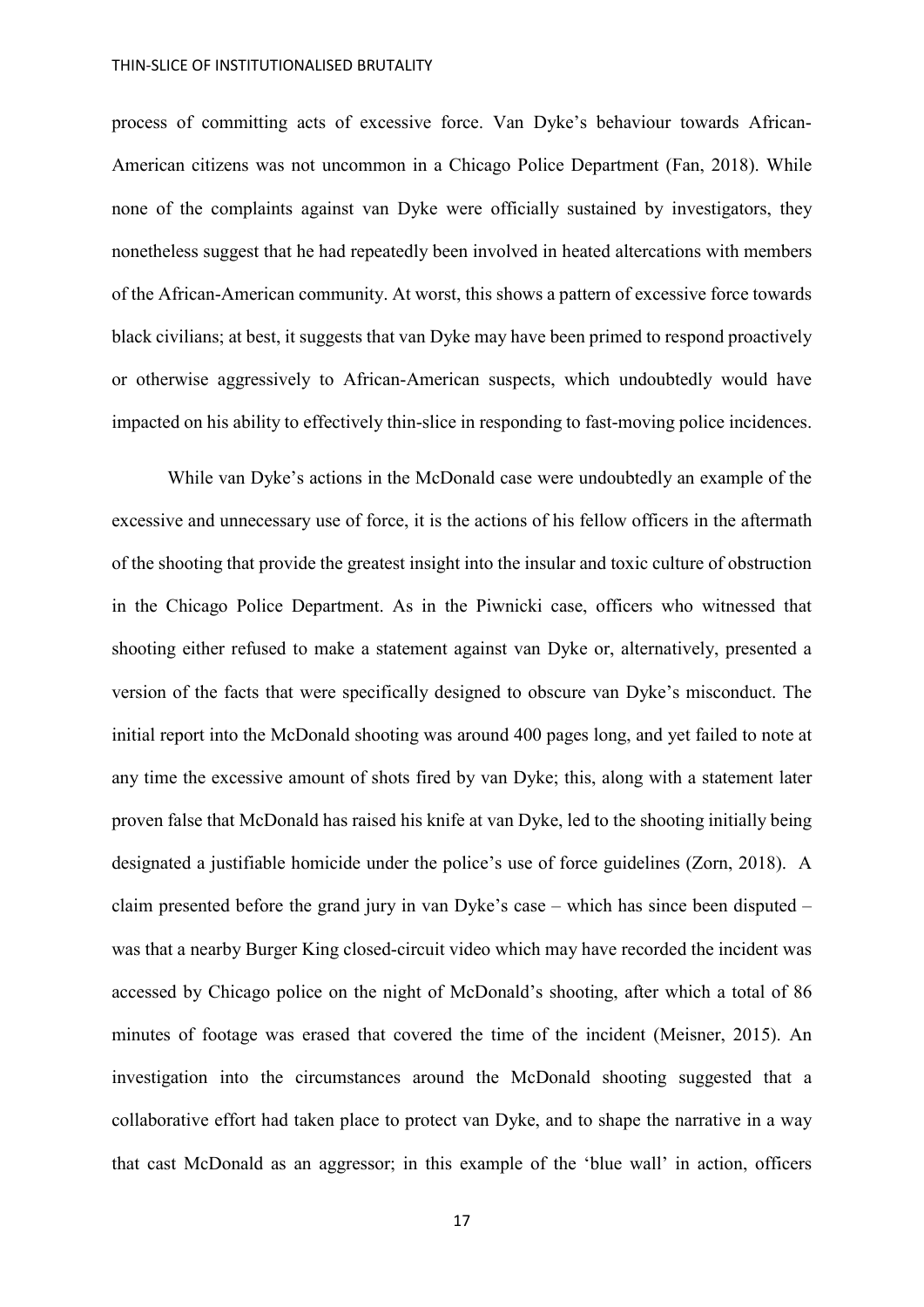actively engaged in the fabrication of evidence for the express purposes of protecting one of their colleagues (Chin & Wells, 1997). Again, this goes beyond the incidental use of force in the line of duty — the active protection of a fellow officer against a claim of excessive force is an example of the anomic 'blue brotherhood' in action, where misconduct is accepted so long as it is seen to adhere to the subcultural values of policing. In this case, van Dyke was considered to have simply been doing his job when he shot McDonald, and as such was worthy of the protection of his 'brothers' by simple virtue of his master role as a Chicago police officer.

## Chicago 'police gangs': the anomic condition of street policing

Although the effort to protect van Dyke were ultimately unsuccessful, officers involved in the attempted cover-up had every reason to believe that 'the blue wall' would withstand scrutiny as it had in similar situations faced by the Chicago Police Department in the past. In one of the most notorious cases of a rogue Chicago police officer being allowed to remain on duty, highly decorated police officer Jon Burge was accused of torturing more than 200 suspects over a period of almost two decades between 1972 and 1991 (Baer, 2018). While Burge was believed to have engaged in excessive force and torture tactics from the very start of his career in 1972, his actions in the winter of 1982 give what is perhaps the best insight into the reasons why such ultra-violent behaviour was tolerated by the Chicago Police Department. After a spate of shootings in which several Chicago police officers were injured or killed, Burge was responsible for tracking down those responsible; the investigation that ensued was characterised by the public use of violent tactics designed to invoke fear in the African-American communities that were home to the suspected offenders. Burge's team were public in their misconduct, which incorporated a vast range of conduct violations from shooting the pets of suspects to handcuffing uncooperative interview subjects to objects for lengthy periods of time (Taylor, 2014).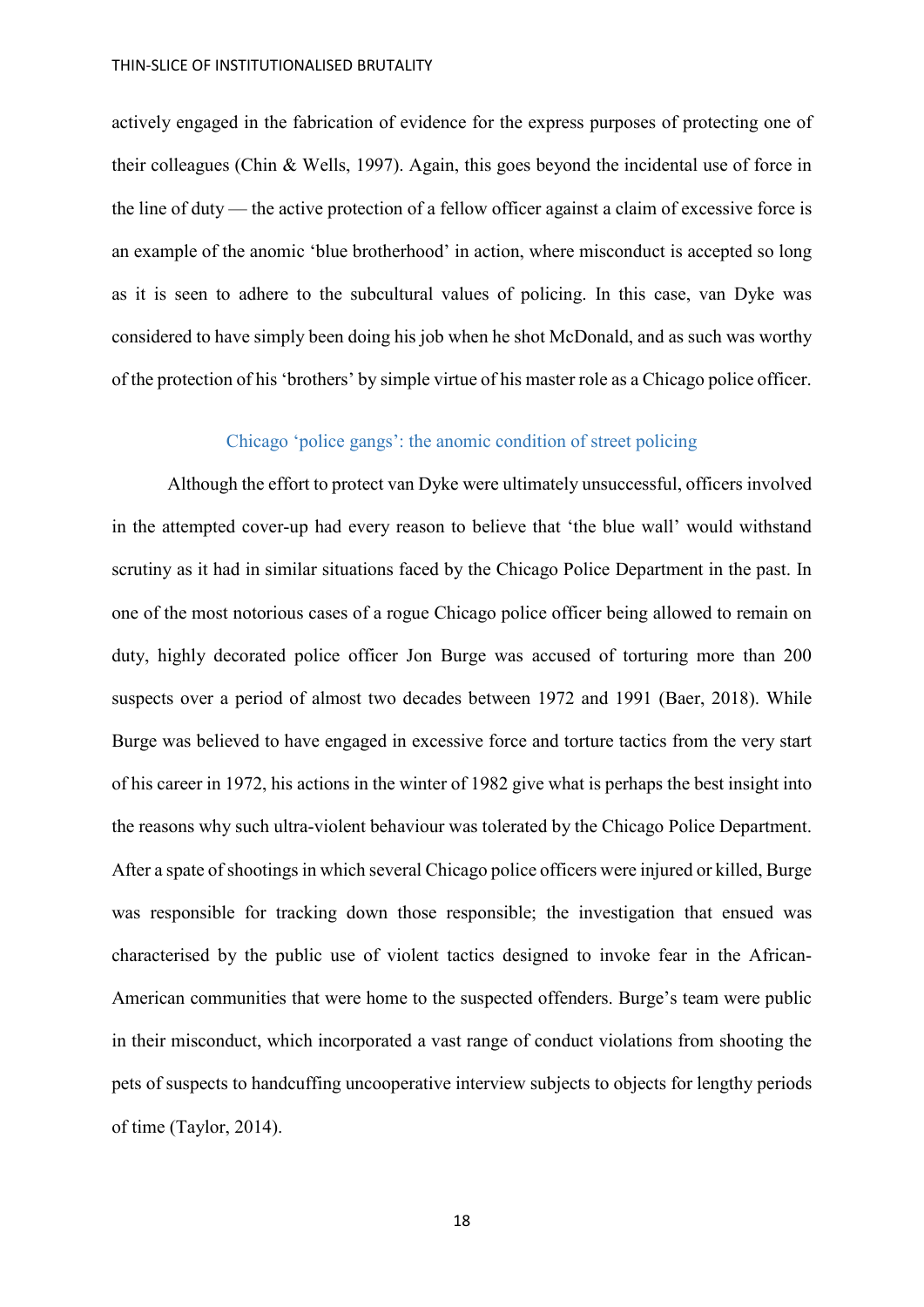Ultimately, Burge's team arrested several African-American men for the shooting, several of whom had confessed after being repeatedly assaulted whilst in police custody (Riebman, 2016). One of the suspects, Andrew Wilson, consistently claimed that he had confessed under duress after Burge's unit had electrocuted, burned and suffocated him; despite these claims, Wilson's allegations were not formally investigated until he launched a civil suit against the city for police brutality seven years later in 1989 (Scully, 2009). The failure to investigate Burge for such a lengthy period, during which time he continued to advance in his career, can be attributed to the willingness of the city and the Chicago Police Department to overlook the use of excessive force to bring the police shootings to an end. Cook County State's Attorney and future Chicago Mayor, Richard M. Daley, was notified of the Burge allegations shortly after Wilson's arrest, but decided not to investigate as doing so would have compromised all of the confessions obtained in this case, and may have resulted in 'cop killers' being released back onto the street (Riebman, 2016). This is a prime case in which the coverup of police brutality was used as a means to an end, and the blue wall was maintained due to the universal desire to avid compromising what was seen as a series of arrests that was imperative to the ongoing safety and security of Chicago police officers. It also provides yet another explanation for how the anomic culture of Chicago policing was allowed to evolve. While unique in many ways, the Burge case was a prime example of this, where Burge's success as a police officer afforded him a degree of impunity to use whichever methods he saw fit — including excessive force and, ultimately, torture.

Similarly to what transpired in the Burge case, the actions of former Chicago homicide detective Richard Zuley can be seen as a representative example of the extent to which excessive force was tolerated in the Chicago Police Department in situations where it was considered to have resulted in a successful outcome. Beginning his career with the Chicago Police Department in 1977, Zuley was accused of having operated an 'off-the-books' police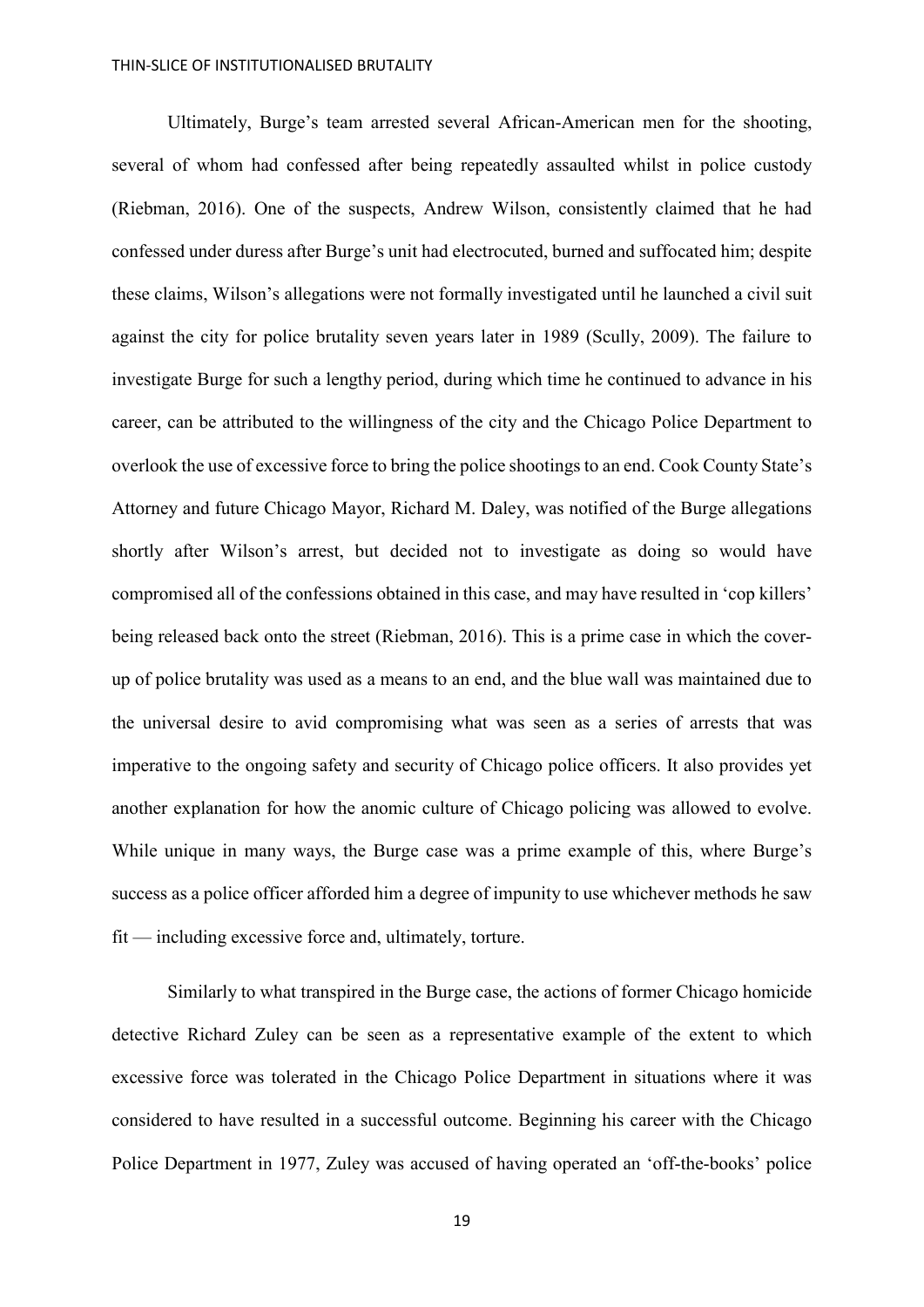black site at Homan Square, where suspects would be taken to be interrogated using unlawful techniques; it is believed that at Homan Square, and other sites, Zuley was responsible for using torture tactics to elicit false confessions from a number of suspects throughout his career (Go, 2017). This behaviour was only discovered after his retirement, when a series of complaints led Cook County State's Attorney Anita Alvarez to subpoena his entire complaint history. As a result of the subsequent investigation into his conduct, several people were exonerated after they were determined to have been convicted on the basis of fabricated evidence or false confessions. In one case, it was claimed that Zuley had tortured Latherial Boyd, an African-American suspect in a nightclub shooting, and suppressed exculpatory evidence after claiming that 'no nigger should live like this' after visiting Boyd's upmarket city apartment (Ackerman, 2015). Boyd was only released after spending 23 years in prison as a result of Zuley's actions.

During his time at the Chicago Police Department, Zuley was considered a highly successful homicide detective and was widely praised for his interrogation techniques. He later became a lead interrogator at the Guantanamo Bay military detention centre, and assisted in establishing the counter-terrorism program at the Chicago Police Department's training facility during the last 18-months of his career (Benjamin et al., 2009). Zuley's record is one of a highly respected officer which, like Burge, is largely based on his ability to close cases and obtain convictions. The fact that such a long list of allegations against him were buried during his career suggests that his ability to secure convictions against suspects was considered more important than conducting an investigation into his conduct that might have placed every conviction he had ever made in his career in question. In essence, Zuley became too big to fail in the Chicago Police Department — it was essential for his fellow officers to obstruct any attempt to investigate Zuley's conduct, or risk a wave of violent criminals having their convictions overturned and being released. As the lax response to the Burge allegations suggested, it was a prevailing view in the anomic culture of the Chicago Police Department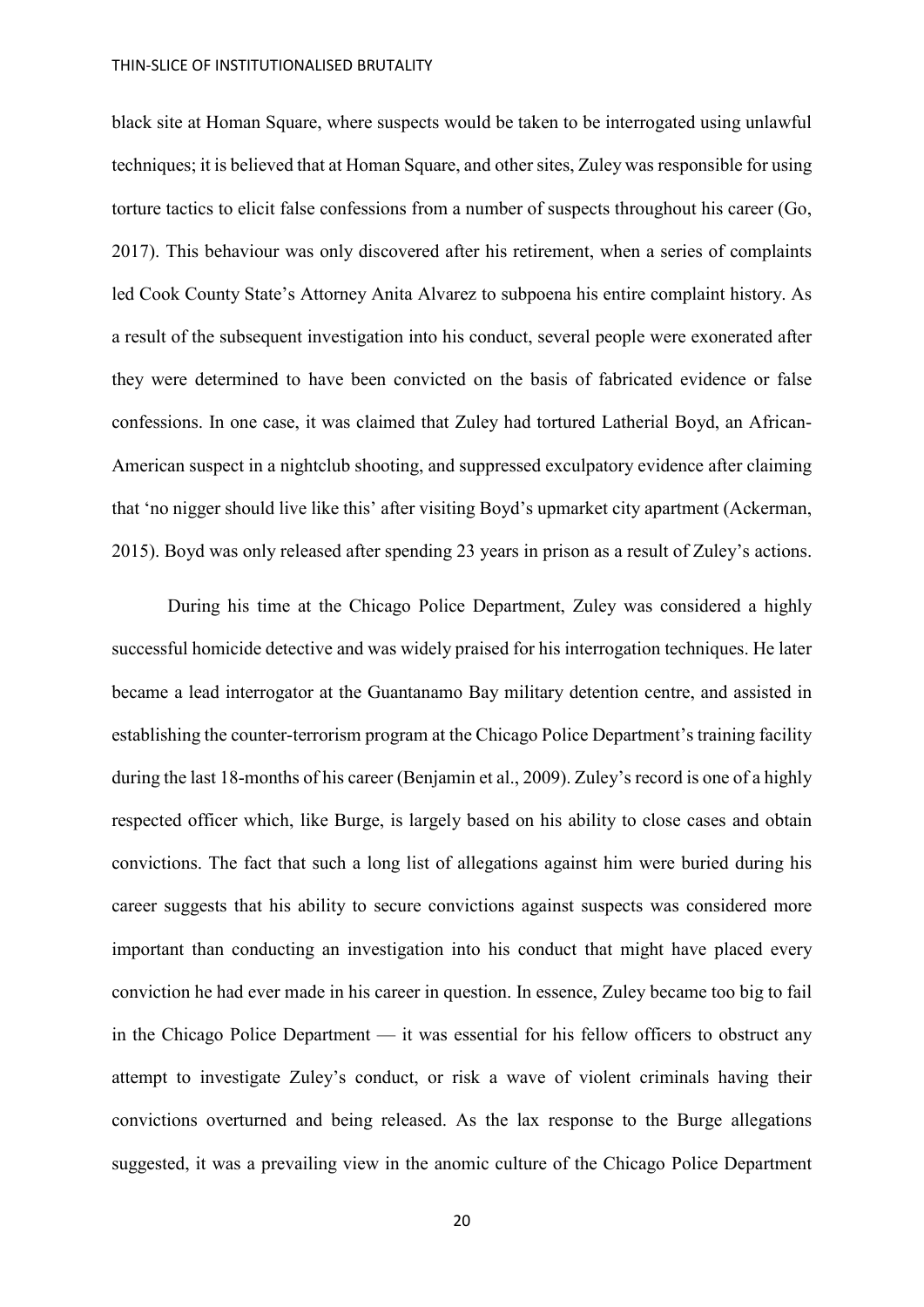during this period that violence was often necessary when interrogating suspects (Baer, 2018). Decorated senior officers like Burge and Zuley had proven that they were able to achieve results by using these tactics, and as a result the department on the whole was primed to consider this to be an essential part of policing culture, and a professional practice that was tolerated by the Chicago Police Department for the greater good.

## The futility of complaining: the Skullcap Crew as model officers

The professional success of officers like Burge and Zuley in many ways indoctrinated a generation of Chicago police officers into an anomic organisational culture that psychologically primed them to thin-slice and make decisions where the use of extreme force was an instinctive reaction. There is no better example of the way in which misconduct and violence was tolerated and, in some cases, rewarded in the Chicago Police Department than the case of the 'Skullcap Crew', a group of officers from the Public Housing South division that were accused of mounting a campaign of violence and intimidation in low socio-economic and predominantly African-American neighbourhoods throughout their highly decorated police careers (Futterman et al., 2007). As was the case with Burge and Zuley, the Skullcap Crew's success in street-level investigations largely arose from the fear they instilled in the community, and the widespread knowledge that the team of five officers would use any means necessary to secure arrests and convictions. In many cases, the actions of the Skullcap Crew can only be described as harassment: a federal class action suit was filed over a 2001 incident in which the Skullcap Crew raided a basketball game in the Stateway Gardens neighbourhood and subjected men, women and children alike to warrantless searches and excessively forceful treatment (Flowers et al., 2016). In other well-publicised cases, members of the group were accused of forcing black civilians to perform searches on each other, and carrying out randomly-targeted assaults on African-American youths for the purposes of instilling fear and maintaining a reputation for violence (Kalven, 2006). One former resident of Stateway Gardens claimed that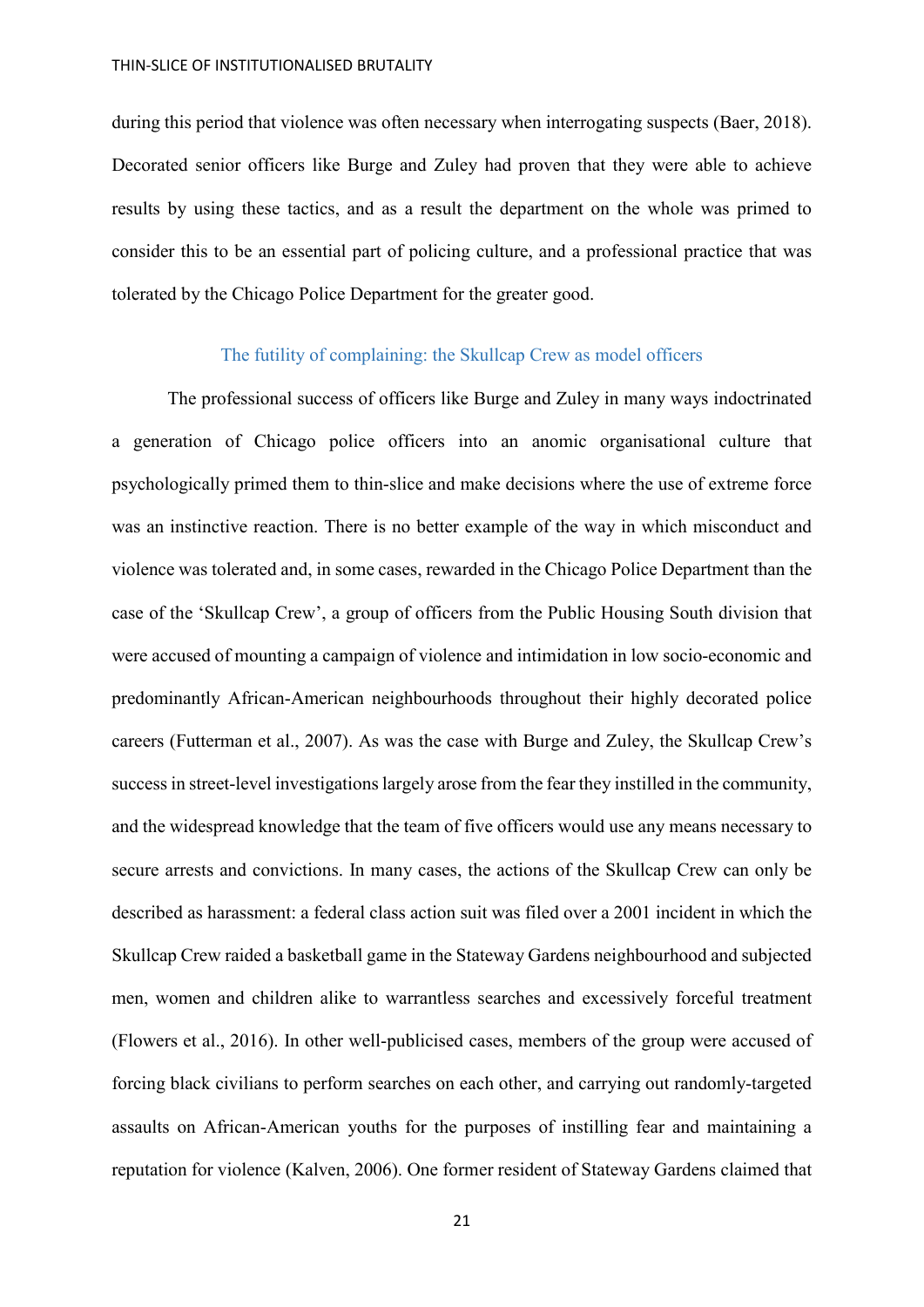'when they [Skullcap Crew] come, you more so afraid of them than you is of people who is gang-banging [sic]' (Flowers et al., 2016).

Given the demographics of the community that they were tasked with policing, it is relatively unsurprising that most complaints against the Skullcap Crew during this period were made by African-American civilians. This is not unusual: as the Invisible Institute's analysis of use of force showed, around 90 per cent of use of force incidences in this period involved a person of colour (Fan, 2018). Officers in Public Housing South interacted with the black community at a disproportionately higher rate than any other ethnic population. In the time since the unit was dissolved in 2004, however, four out of the five officers that were part of the Skullcap Crew have continued to serve in different capacities throughout the Chicago Police Department. In spite of these transfers, the proportion of misconduct allegations reported by African-American complainants remains considerably skewed: of the allegations filed against the Skullcap Crew recorded by the Citizens Police Data Project, 87 per cent came from African-Americans, as did 100 per cent of the complaints in relation to verbal abuse and false arrest (Flowers et al., 2016). Each officer continued to receive misconduct complaints after being moved from Public Housing South and, as such, the fact that the proportion of African-American complainants remained so high shows that the group had a tendency of targeting the black community; this interpretation of the data is supported by the anecdotal recollections of their alleged victims, who claim that the use of racial epithets was a routine aspect of their experiences with Skullcap officers (Kalven, 2006). Racialising crime was, in many ways, a reactive response by the Skullcap Crew, who were psychologically primed from their disproportionate interactions with the black community to see all African-Americans as potential offenders. Unlike Burge and Zuley, the Skullcap Crew were wanton in their use of violence, and used it indiscriminately against suspects and innocent civilians alike. In this case,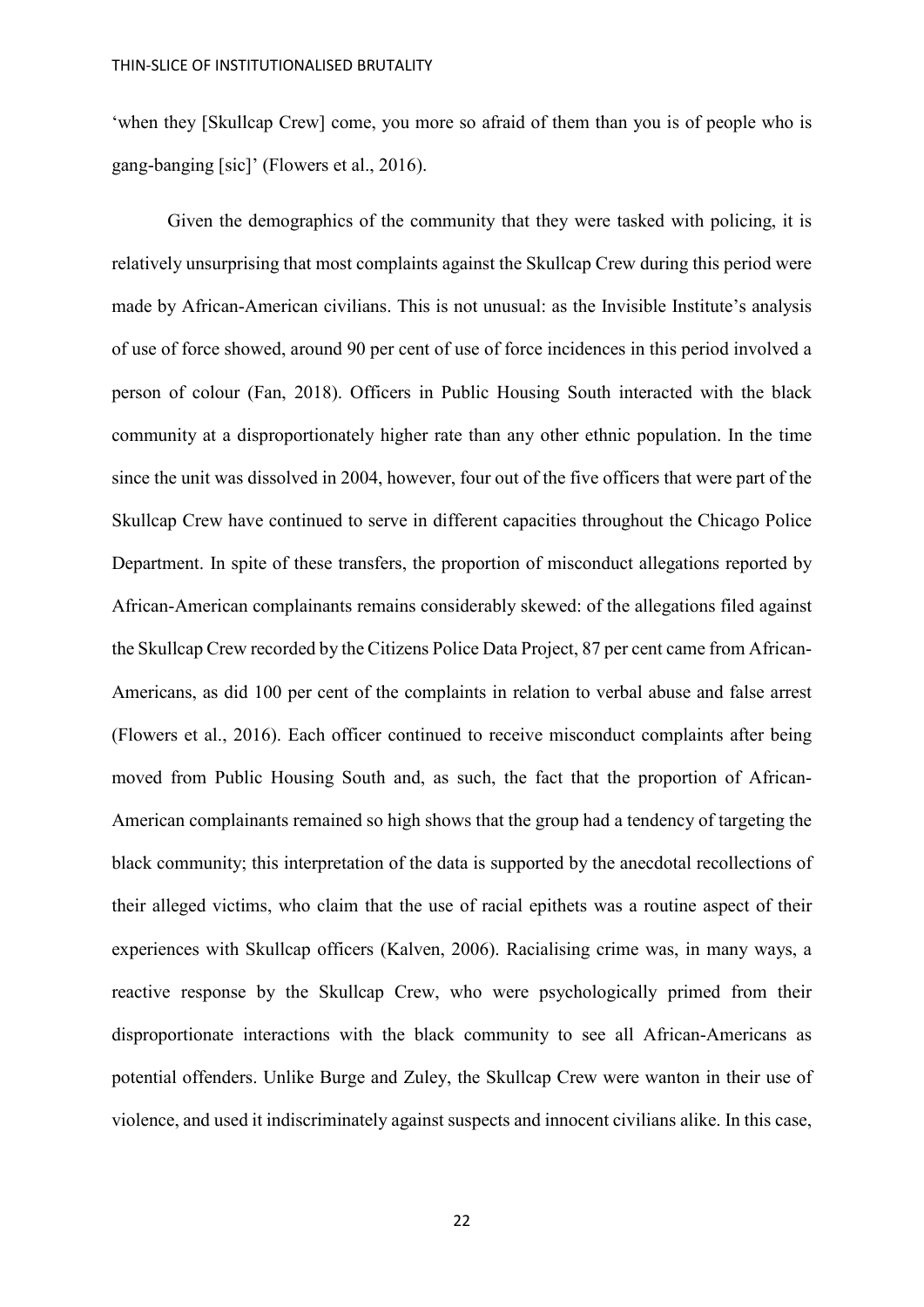the Skullcap Crew used excessive force pre-emptively to control the community by proactively establishing a climate of fear.

The impact that the Skullcap Crew's actions had on police-community relations in African-American neighbourhoods like Stateway Gardens was profound: as Kalven (2006) notes, 'a relatively small number of rogue police officers, if allowed to operate with impunity, can become the cruel and corrupt face of civil authority for an entire community'. It is clear that there was a purposeful effort from the Skullcap Crew to be visible in the community, and to ensure that their reputation for violence and aggression preceded them. As representatives of the wider Chicago Police Department, the Skullcap Crew essentially psychologically primed African-Americans in neighbourhoods like Stateway to perceive *all* Chicago police as inherently corrupt, invariably casting a shadow over their responses to other police officers outside the corrupt nexus of Public Housing South. In spite of the fact that the five-member team had attracted at least 128 official complaints for conduct violations from excessive force to illegal arrest throughout their careers – a cumulative 97 years of service – the Skullcap Crew received proportionally little disciplinary action from the Chicago Police Department. In one representative case, the Citizens Police Data Project shows that central Skullcap Crew member Robert Stegmiller has attracted 62 allegations of misconduct across his career – positioning him within the top two per cent of officers with complaints made against them (Citizens Police Data Project [CPDP], 2018b). Stegmiller had also been the subject of 13 use of force reports, more than 88 per cent of other officers; based on this data, it is reasonable to assume that Stegmiller would have been a significant focus of oversight by the Chicago Police Department. On the contrary the data shows that of the 62 complaints filed against Stegmiller, only two have been sustained and none have seen him face official reprimand; instead, he has been the recipient of 159 honourable mentions — more than 97 per cent of other officers (CPDP, 2018b).

23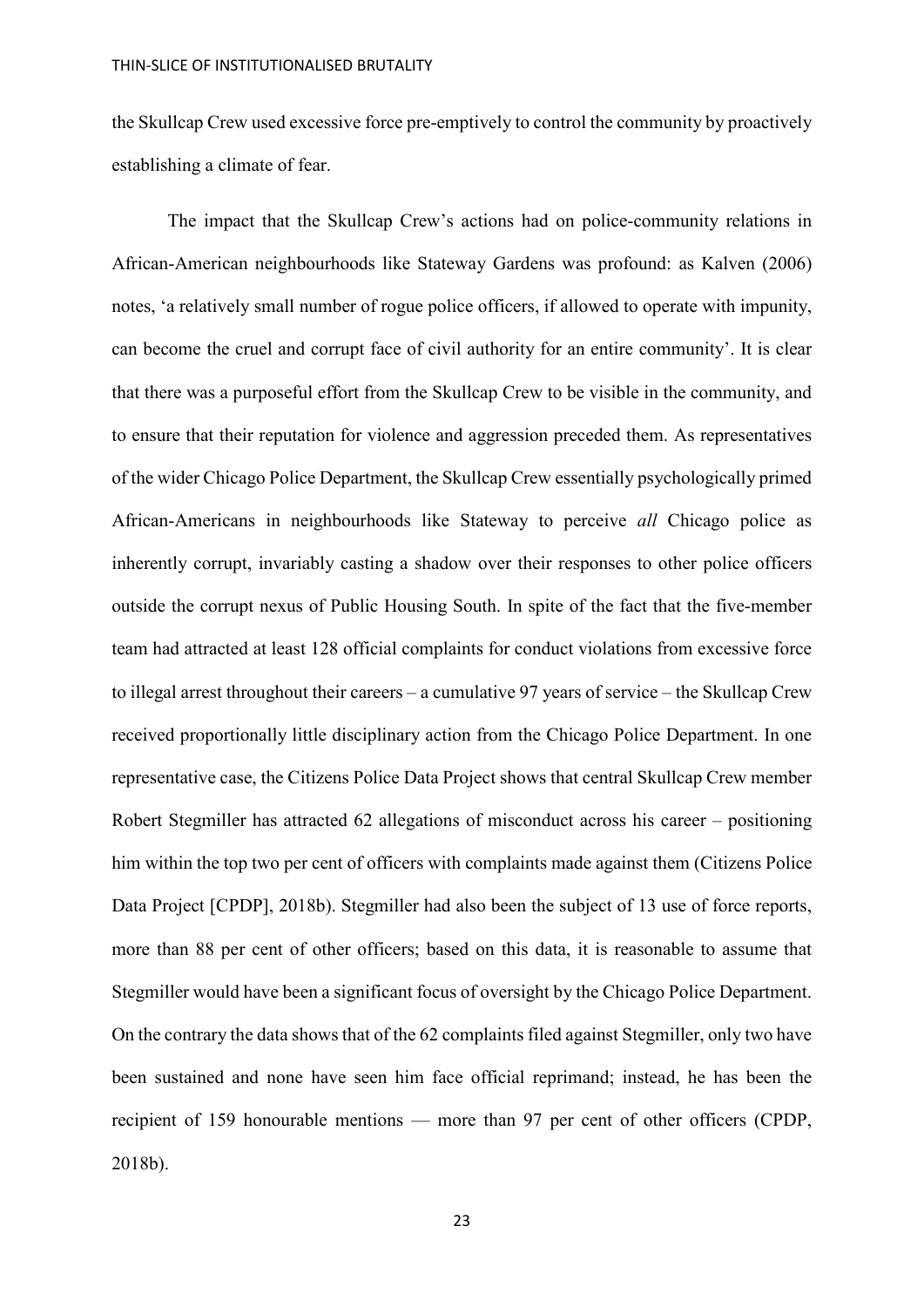The fact that Stegmiller could be in the top two per cent of officers with complaints made against them, and simultaneously be in the top three per cent of officers who have received honourable mentions, is a reflection of the thin line between discipline and commendation in the Chicago Police Department. It shows that there was institutional support for the behaviour of officers like Stegmiller, provided that they are able to provide results in the way of arrests and convictions. In doing so, the Chicago Police Department reinforces the subcultural belief in the rank-and-file that engaging in excessive force is typically tolerated, and often rewarded by their superiors (Armacost, 2004). Inevitably, this institutionalised perspective influences the officer's ability to thin-slice while on the job — in a situation where they perceive that it is possible to make an arrest through use of excessive force, it is more likely that they will take such actions on the understanding that they will likely face little professional consequence for their behaviour (Bennett & Hess, 1992).

## Conclusion

It is an expectation that the police officers that are entrusted with securing public safety have the ability to make decisions at a moment's notice that are both rational and ethical. This decision-making process does not exist in a vacuum. It is a product of a combination of factors including an officer's training, experiences and the professional culture in which they operate (Gladwell, 2005). Since at least the late 1960s, the Chicago Police Department has fostered an intra-organisational culture that not only tolerates the use of excessive force, but often encourages it as a means to an end. In the aftermath of the 1968 Democratic National Convention riots, the Chicago police became increasingly militant in their enforcement approach, particularly when it comes to the policing of the minority communities that are so prominent in such a highly diverse city (Farber, 1988). In many ways, the shooting deaths of Black Panther leaders Fred Hampton and Mark Clark in 1969 was an epochal moment for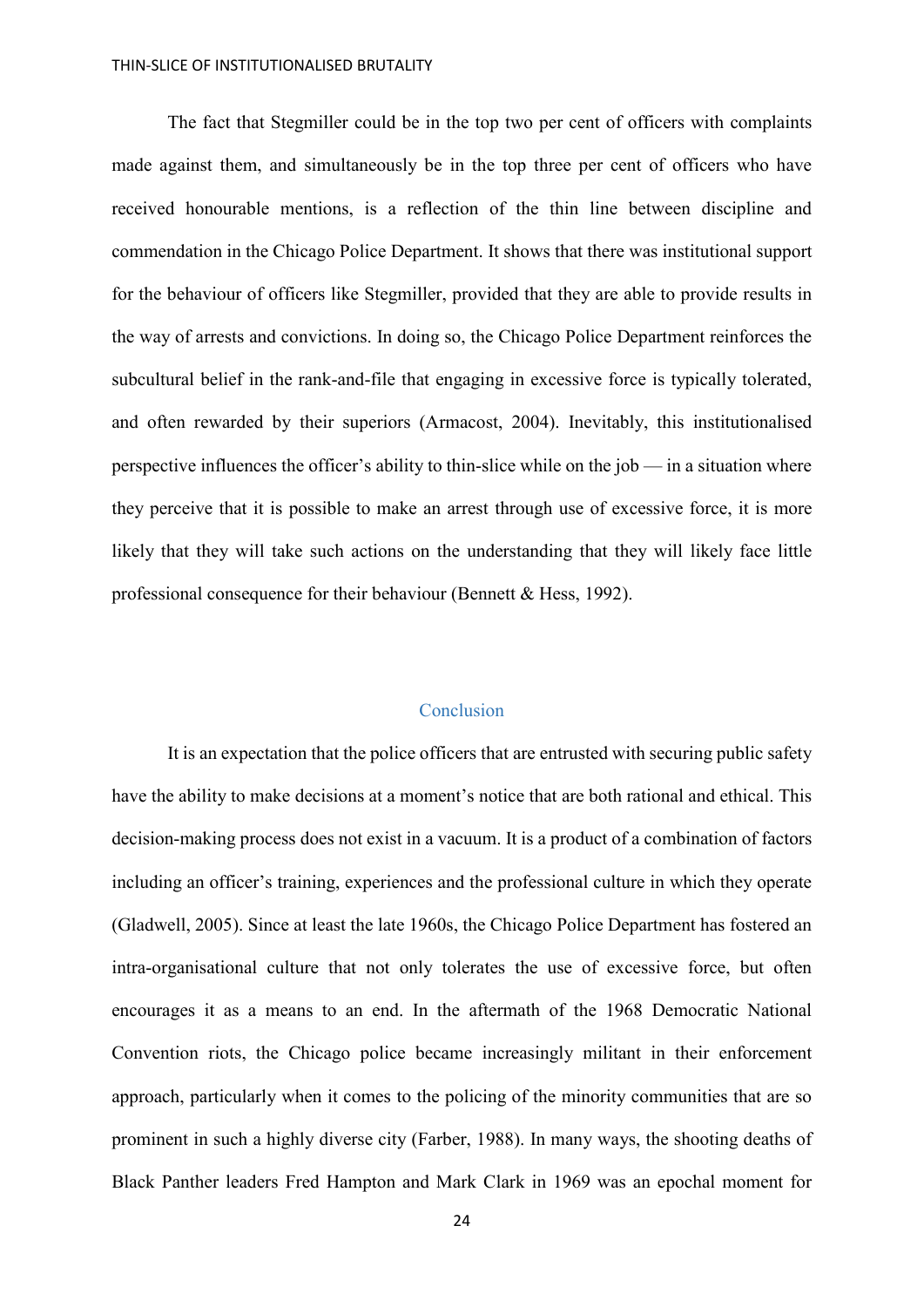policing in Chicago, fundamentally reshaping the African-American community's perception of the level of force that police were willing to use against the black population; this view was consistently affirmed in the decades that followed as Chicago police officers were repeatedly allowed to engage in strategies of excessive force – and even torture – in the pursuit of 'justice' (Baer 2018). In spite of the fact that they were publically accused of brutality, decorated officers like Jon Burge and Richard Zuley were able to operate unrestrained by any form of professional or legal oversight (Riebman, 2016). In the case of some, like Skullcap Crew member Robert Stegmiller, officers who had received more misconduct complaints than any other officer in the department were also in the highest percentiles when it came to receiving official commendations (CPDP, 2018b). Considering the apparent lack of sanction against officers that were accused of misconduct, the claim that Chicago police were rewarded for using violence in the course of duty is largely justified.

In an anomic culture that implicitly rewards violence, it is inevitable that officers would be psychologically primed to respond with force as an instinctive measure. If there are no repercussions for using excessive force, there is little reason for police to restrain themselves when forced to make decisions in the heat of the moment; the influence of such a culture on an officer's ability to thin-slice, and to make decisions that are in line with their formal training (Gladwell, 2005). Police culture is potentially the most influential factor in a police officer's decision-making process, and the kind of culture that takes pride in its proactive and aggressive response to crime will almost always lead to higher levels of police brutality (Armacost, 2004). To combat this institutional tolerance of police violence, it is important to break down the defensive walls that Chicago police officers have built up around them to protect them from any disciplinary action arising from their actions. Inevitably, this means instituting systems and processes that are purposefully designed to ensure a greater level of accountability than currently exists. Chicago has begun taking steps towards this in the aftermath of the Department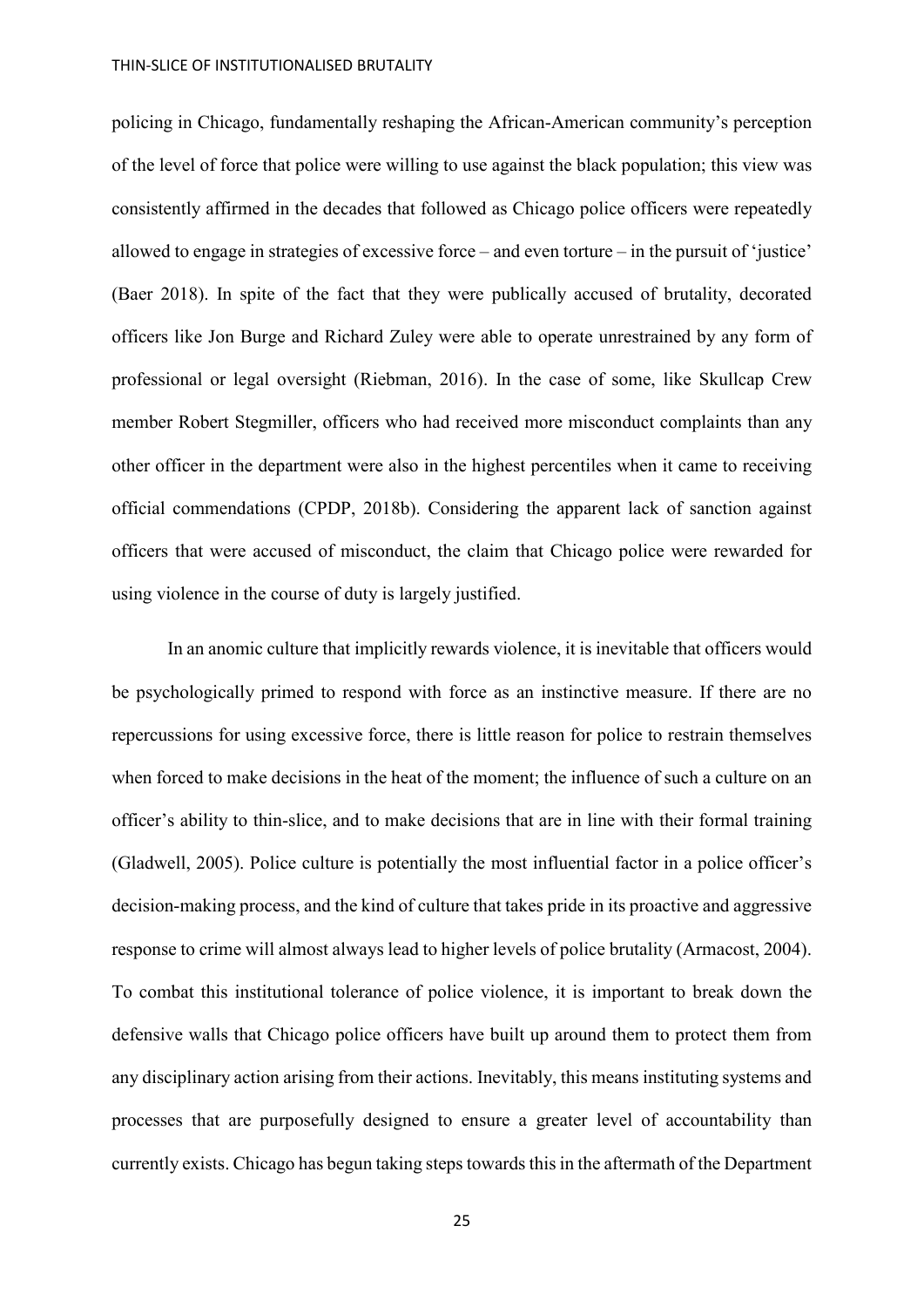of Justice's 2017 investigation, and the subsequent conviction of Jason van Dyke for the killing of Laquan McDonald. Even so, changing an ingrained institutional culture is a lengthy process. In order to affect lasting subcultural change in the blue brotherhood of policing, a carrot-andstick approach is necessary — officers must be made accountable for their actions via transparent disciplinary action, but also must be shown that institutional support exists for officers so long as they are following a set of agreed upon rules of conduct. In dealing with police use of force, there is often a tendency for oversight agencies to come off as fundamentally 'anti-police'. Not only is this counterproductive to establishing a foundation for good policing, it sets any body tasked with overseeing police conduct up for failure and should be avoided for this reason.

As was evident in the cover-up in the van Dyke case, the 'blue wall' of police loyalty continues unabated, to the point that officers who attended the McDonald shooting had the instinctive response to fabricate evidence to protect van Dyke based on their mutual professional connection rather than any personal motivation (Zorn, 2018). This is not unique to Chicago — it is a feature common to many policing agencies around the world, where the blue brotherhood both forms a bond between officers and, simultaneously, encourages an anomic policing subculture that is divorced from community standards. A systemic cultural shift is still needed in the Chicago Police Department if it is to take real steps to course-correct after decades of tolerating excessive force; unless this real, tangible action is taken to investigate and discipline officers accused of excessive force, it will continue to play a significant role in the culture of Chicago policing, and remain a central obstacle in efforts to improve relations between police officers and the community. It has proven difficult to breakdown the brotherhood of policing thus far, and questions arise as to whether this is even something that should be pursued, as the support system that the brotherhood provides has a number of positive aspects to it that to some extent counter the negative elements. What may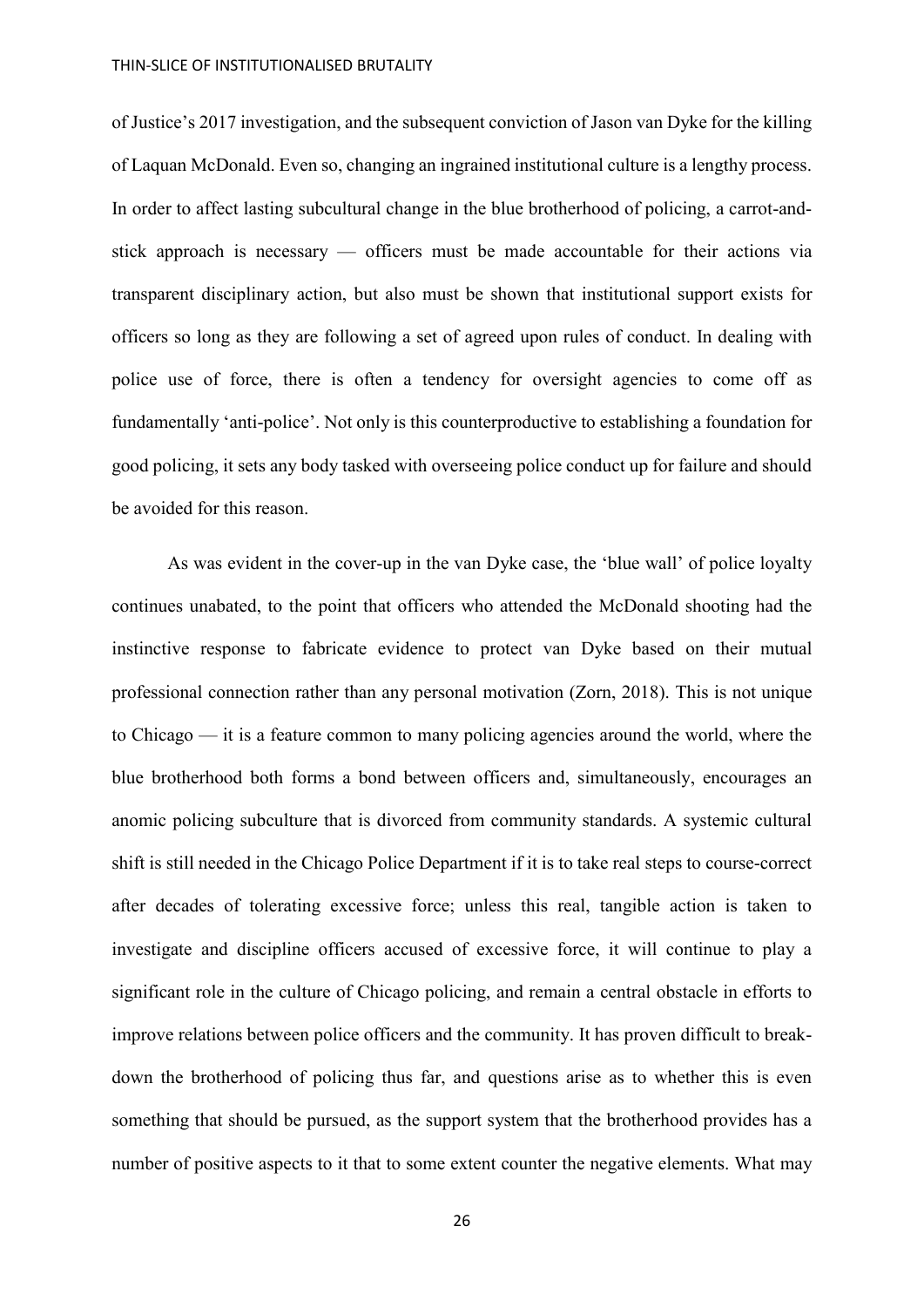be needed instead is a way to work *with* the brotherhood — to show senior police, who in many ways set the cultural tone of the organisation, that there is little benefit to be achieved from perpetuating misconduct. Doing so will require investment from both oversight agencies *and*  police unions, and will take negotiation and concessions from both sides in developing a compromise strategy that acknowledges the realities of policing on the ground while still steering officers towards ethical conduct. Investment may take time and commitment, but it is only by using such a conciliatory approach that the blue brotherhood can ultimately join the fight against excessive force — both in the Chicago Police Department and beyond.

## References

Ackerman, S. (2015, February 20). How Chicago police condemned the innocent: a trail of coerced confessions. *The Guardian.* 20 February [Online]. Retrieved from https://www.theguardian.com/us-news/2015/feb/19/chicago-police-richard-zuley-abuseinnocent-man

Adelman, W. (1976). *Haymarket Revisited.* Chicago, IL: Illinois Labor History Society.

Akers, R. L. (1968). Problems in the sociology of deviance: Social definitions and behaviours. *Social Forces*, *46*(4), 455-465. doi:10.2307/2575380

Alshuler, A.W. (2007). The Upside and Downside of Police Hunches and Expertise. *Journal of Law, Economics and Policy*, *4*, 115.

Ambady, N., & Rosenthal, R. (1992). Thin slices of expressive behaviour as predictors of interpersonal consequences: A meta-analysis. *Psychological Bulletin, 111*(2), 256-274. doi:10.1037/11566-000.

Andonova, E. J. (2016). Cycle of Misconduct: How Chicago Has Repeatedly Failed to Police the Police. *National Lawyers Guild Review, 73*(2), 65-102.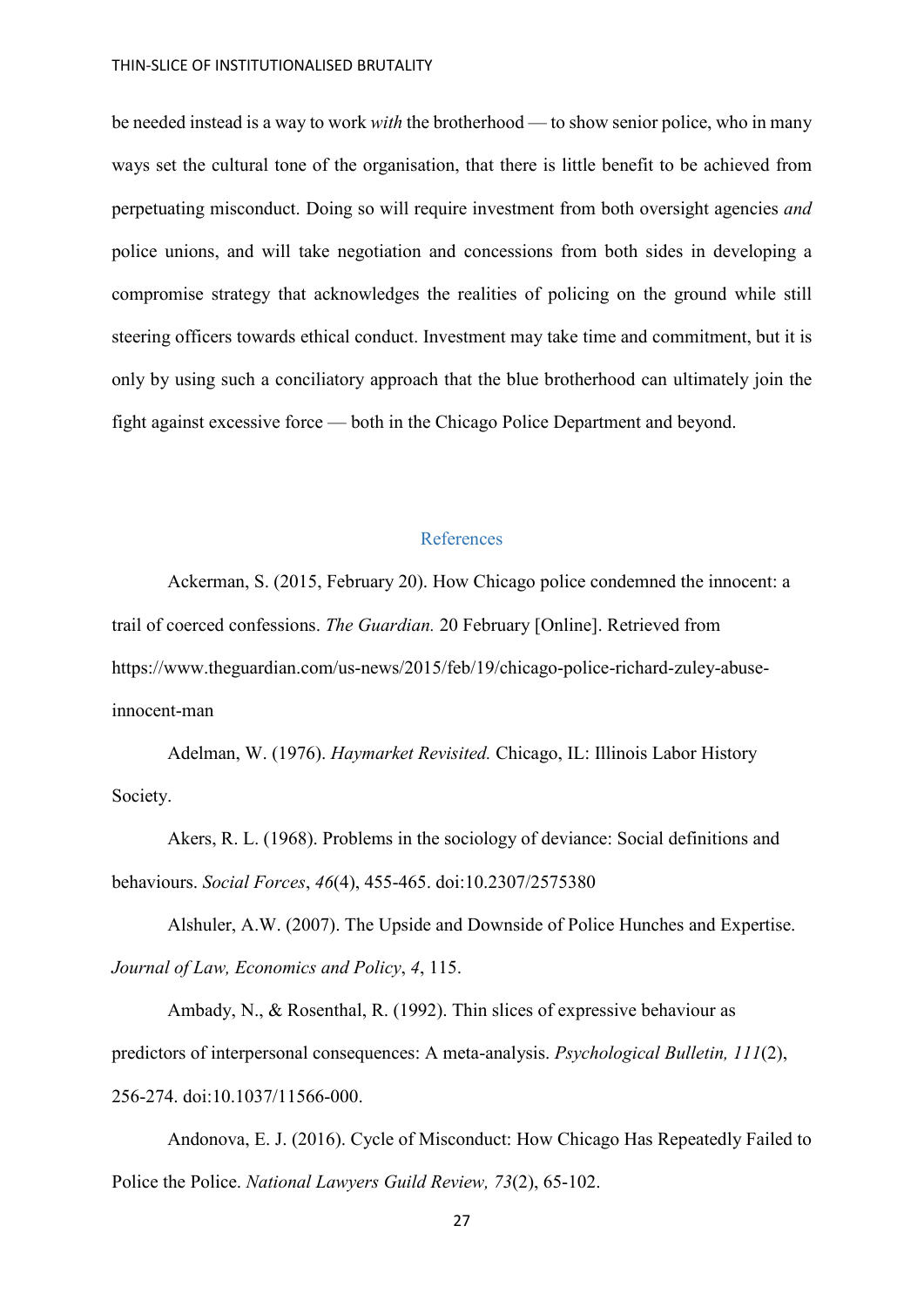Armacost, B. E. (2004). Organisational Culture and Police Misconduct. *George Washington Law Review*, *72*(3), 453. https://dx.doi.org/10.2139/ssrn.412620

Atteslander, P. (1999). Social Change, Development and Anomie. In P. Atteslander, B. Gransow & J. Western (Eds.), *Comparative Anomie Research: Hidden Barriers – Hidden Potential for Social Development* (pp. 3-16)*.* Aldershot: Ashgate.

Austin, C. J. (2006). *Up Against the Wall: Violence in the Making and Unmaking of the Black Panther Party.* Fayetteville, AR: University of Arkansas Press.

Baer, A. S. (2018). The Men Who Lived Underground: The Chicago Police Torture Cases and the Problem of Measuring Police Violence. *Journal of Urban History, 44*(2), 262- 277. https://doi.org/10.1177%2F0096144217691770

Benjamin, G. C., McGeary M., & McCutcheon, S. R. (2009). *Institute of Medicine Committee on Medical Preparedness for a Terrorist Nuclear Event.* Washington, D. C.: National Academies Press.

Bennett, H. (2010). The Black Panthers and the Assassination of Fred Hampton. *Journal of Pan African Studies*, *3*(6), 215-222.

Bennett, W. W., & Hess, K. M. (1992). *Management and Supervision in Law Enforcement.* Monticello, NY: Knowledge Network Press.

Berman, M., & Zapotosky, M. (2017, January 13). Chicago police officers have pattern of using excessive force, scathing Justice Dept. report says. *The Washington Post*. Retrieved from https://www.washingtonpost.com/news/post-nation/wp/2017/01/13/justicedept-to-announce-results-of-investigation-into-chicago-police/?utm\_term=.0c29e6c4106f

Bleakley, P. (2019). 'No Action Required': a historical pattern of inaction and discretion towards child sexual abuse in Queensland policing. *The Police Journal: Theory, Practice and Principles.* https://doi.org/10.1177%2F0032258X19839281.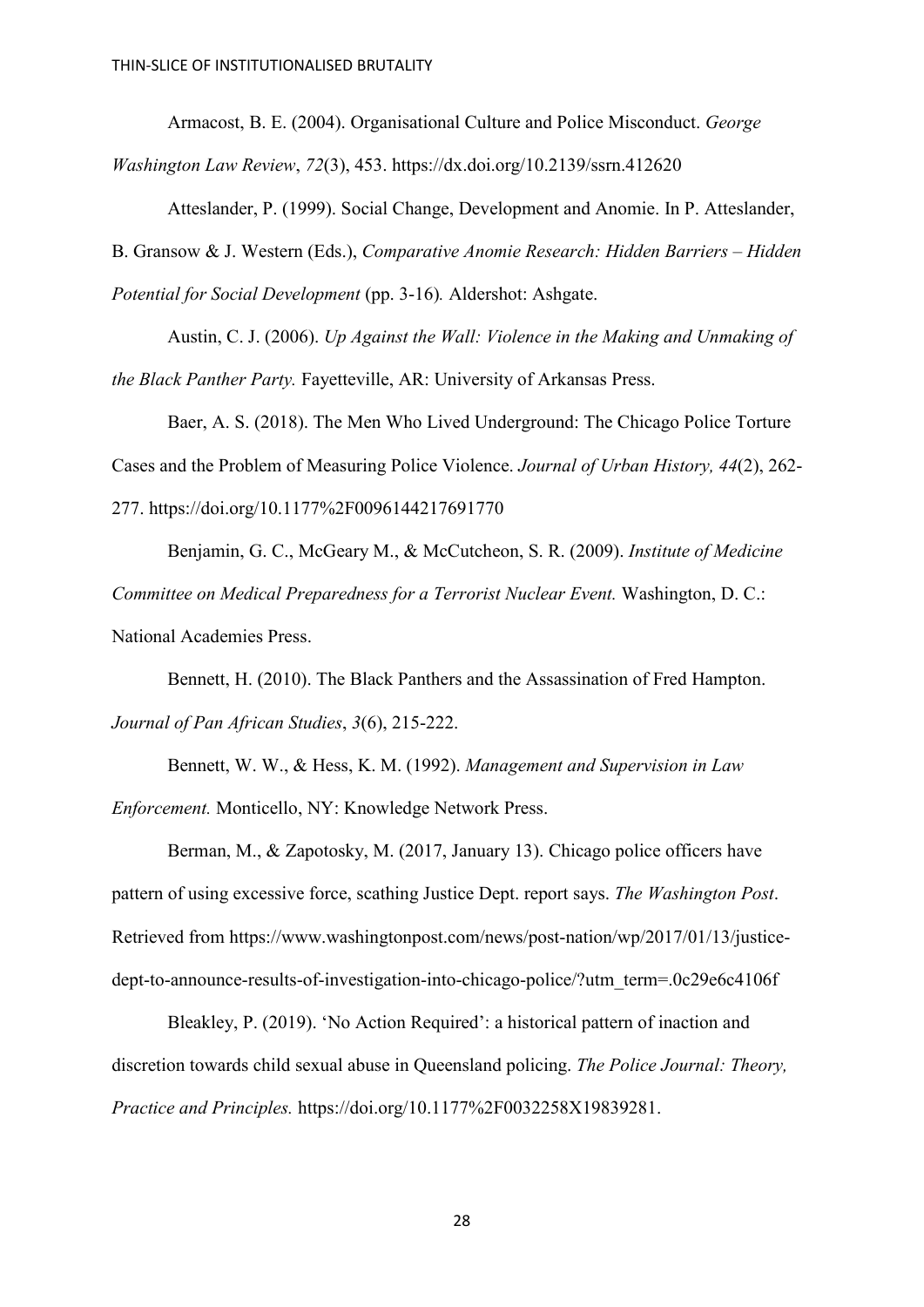Chamlin, M.B., & Cochran, J.K. (2007). An evaluation of the assumptions that underlie institutional anomie theory. *Theoretical Criminology*, *11*(1), 39-61. https://doi.org/10.1177%2F1362480607072734

Chin, G. J., & Wells, S. C. (1997). The 'blue wall of silence' as evidence of bias and motive to lie: A new approach to police perjury. *University of Pittsburgh Law Review, 59*, 233.

Churchill, W., & Vander Wall, J. (1988). *Agents of Repression: The FBI's Secret Wars Against the Black Panther Party and the American Indian Movement.* Cambridge, MA: South End Press.

Citizens Police Data Project (2018). *Jason van Dyke* [Online]. Retrieved from https://data.cpdp.co/officer/jason-van-dyke/29310

Citizens Police Data Project (2018). *Robert Stegmiller* [Online]. Retrieved from https://cpdp.co/officer/27439/robert-stegmiller/

Cohen, D. V. (1995). Ethics and Crime in Business Firms: Organisational Culture and the Impact of Anomie. In F. Adler, & W. S. Laufer (Eds.), *The Legacy of Anomy Theory: Advances in Criminological Theory (Vol. 6)* (pp. 183-206). New Brunswick: Transaction Publishers.

Dawson, T. (2010). 'The Whole World is Watching!' The 1968 Chicago Riots. *Constellations*, *1*(2), 110-130. https://doi.org/10.29173/cons8056

Fan, A. (2018, August 16). Chicago police are 14 times more likely to use force against young black men than against whites, *The Intercept*. Retrieved from https://theintercept.com/2018/08/16/chicago-police-misconduct-racial-disparity/.

Farber, D. (1988). *Chicago '68.* Chicago: University of Chicago Press. Flowers, A., Boisseau, A., Lydersen, K., Hopkins, M., & Sinclair, R. (2016, August

4). Chicago's 'Skullcap Crew': band of police accused of brutality evade discipline, *The*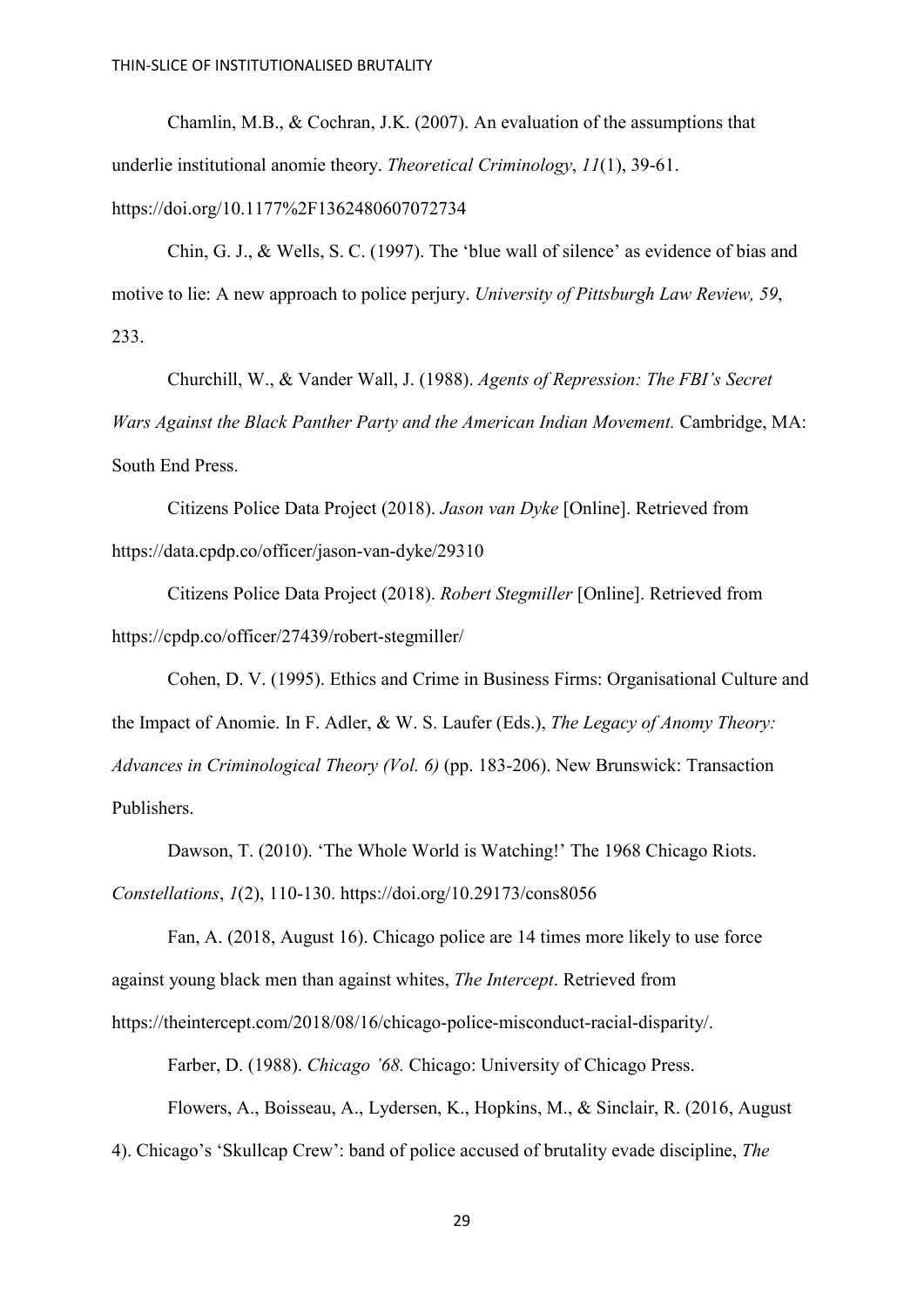*Guardian.* Retrieved from https://www.theguardian.com/us-news/2016/aug/03/chicagoskullcap-crew-police-brutality

Futterman, C. B., & Conyers, H. G. (2003). Clinic wins civil rights settlement after freeing wrongfully accused man. *University of Chicago*. Retrieved from https://www.law.uchicago.edu/news/clinic-wins-civil-rights-settlement-after-freeingwrongfully-accused-man

Futterman, C.B., Mather, H.M., & Miles, M. (2007). The Use of Statistical Evidence to Address Police Supervisory and Disciplinary Practices: The Chicago Police Department's Broken System. *DePaul Journal of Social Justice*, *1*, 251.

Fyfe, J. J. (1996). Training to reduce police-civilian violence. In W. A. Geller, & H. Toch (Eds.), *Police violence: Understanding and controlling police abuse of force* (pp. 65- 179). New Haven: Yale University Press.

Gerber, J., & Macionis, L. (2010). *Sociology.* Toronto: Pearson Canada.

Gladwell, M. (2005). *Blink: The Power of Thinking Without Thinking.* Columbus: Back Bay Books.

Go, J. (2017). Decolonising Sociology: Epistemic Inequality and Sociological Thought. *Social Problems*, *64*(2), 194-199. https://doi.org/10.1093/socpro/spx002

Harcourt, B. E. (2007). *Against Prediction: Profiling, Policing, and Punishing in an Actuarial Age.* Chicago, IL: University of Chicago Press.

Hirschi, T. (2001). *Causes of Delinquency.* New York City, NY: Routledge.

Huisman, W., & Vande Walle, G. (2010). The criminology of corruption. In G. de Graaf, P. von Maravic, & P. Wagenaar (Eds.), *The Good Cause: Theoretical Perspectives on Corruption* (pp. 115-145)*.* Opladen: Barbara Budrich Publishers.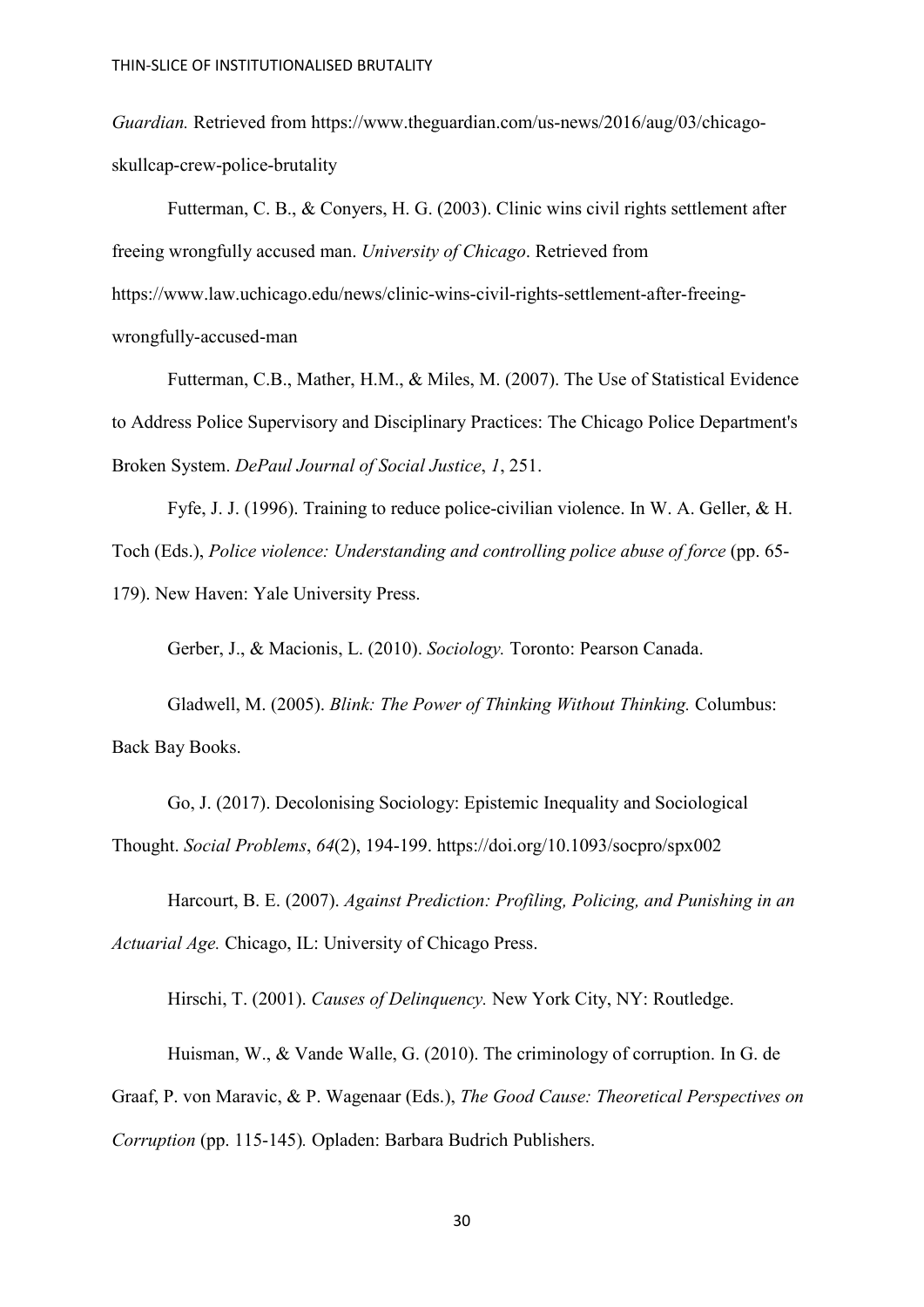Johnson, D. (1999, June 19). Police Racism Charges Defy a Pattern. *New York Times*. Retrieved from https://www.nytimes.com/1999/06/19/us/police-racism-charges-defy-apattern.html

Jones, T. (2004). *A Radical Line: From the Labor Movement to the Weather Underground, One Family's Century of Conscience.* New York City, NY: Free Press.

Kalven, J. (2006). Kicking the Pigeon. *Invisible Institute*. Retrieved from https://invisible.institute/kicking-the-pigeon/

Koziol, R. (1969, December 14). Panther Slayings Split the City Into 'Name Calling' Factions. *Chicago Tribune*, p. 7.

Kusch, F. (2008). *Battleground Chicago: The Police and the 1968 Democratic National Convention.* Chicago, IL: University of Chicago Press.

Lemmer, T.J., Bensinger, G.J., & Lurigio, A.J. (2008). An analysis of police responses to gangs in Chicago. *Police Practice and Research: An International Journal*, *9*(5), 417-430. https://doi.org/10.1080/15614260801980836

Madhani, A. (2017, January 13). Chicago police use excessive force, scathing Justice Department report finds. *USA Today.* Retrieved from https://eu.usatoday.com/story/news/2017/01/13/chicago-police-beset-racial-biasunconstitutional-policing-doj-finds/96533530/

Meisner, J. (2015, November 28). Burger King manager told grand jury of gap in Laquan McDonald video. *Chicago Tribune*. Retrieved from http://www.chicagotribune.com/news/ct-chicago-cop-shooting-laquan-mcdonald-met-20151127-story.html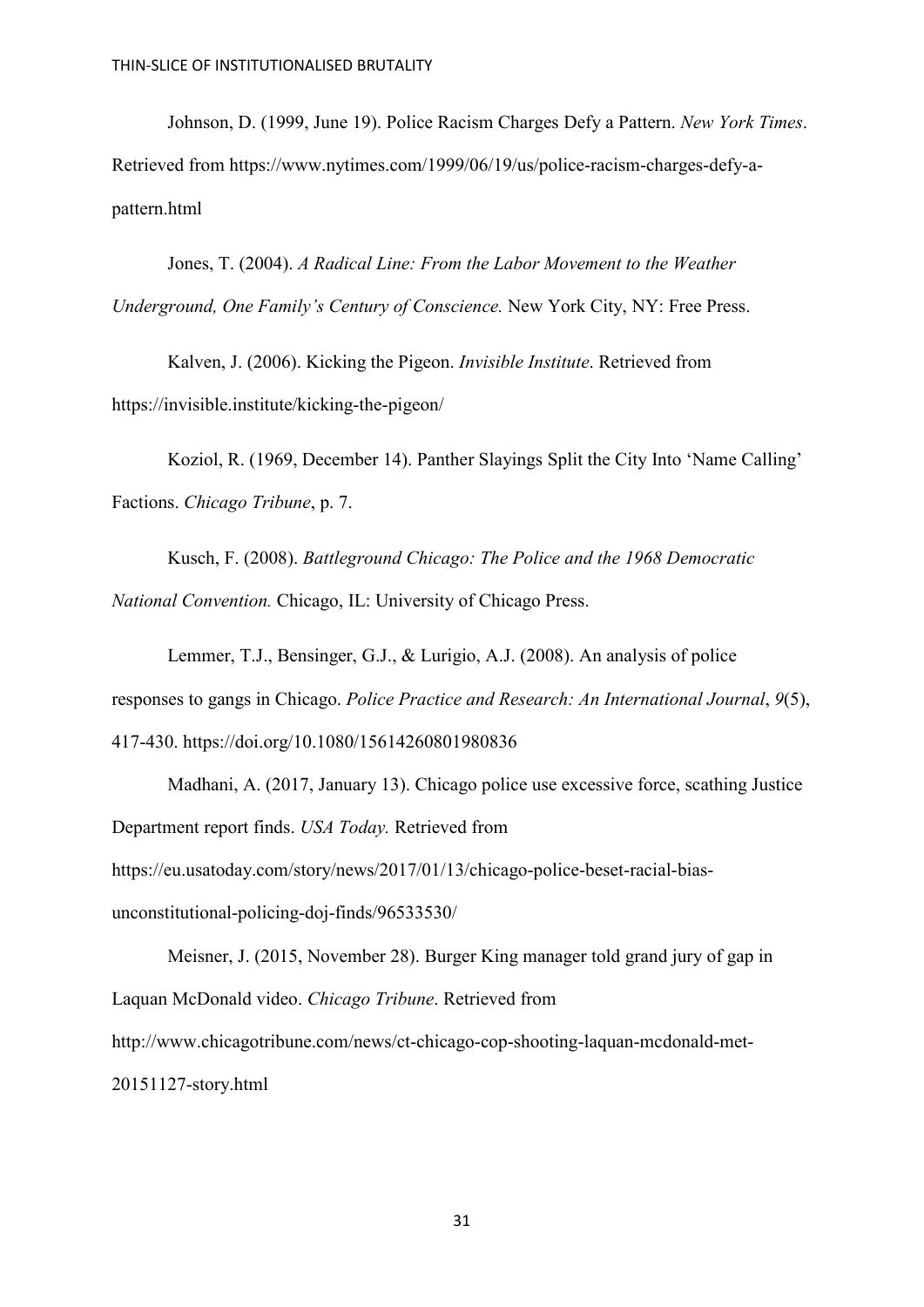Mendell, D., McNeil, B., & Janega, J. (2003, October 7). \$9.6 million Russ case award. *Chicago Tribune*. Retrieved from http://www.chicagotribune.com/news/ct-xpm-2003- 10-18-0310180266-story.html

Merton, R. K. (1938). Social Structure and Anomie. *American Sociological Review, 3*, 672-682. doi:10.2307/284686

Miah, M. (2016). Chicago Coverup and Upsurge. *Against the Current, 30*(6), 3. Passas, N. (1990). Anomie and corporate deviance. *Contemporary Crises, 14*(2), 157- 178. https://doi.org/10.1007/BF00728269

Petrocelli, M., Piquero, A. R., & Smith, M. R. (2003). Conflict theory and racial profiling: An empirical analysis of police traffic stop data. *Journal of Criminal Justice, 31*, 1- 11. https://doi.org/10.1016/S0047-2352(02)00195-2/

Chicago Daily Tribune (1872, October 12). Police Brutality: A Prisoner was shamefully beaten by Officers, he was Kicked and Pounded in a Cell - Probably Fatally Injured. *Chicago Daily Tribune*, p. 1.

Riebman, E. (2016). How and Why A Code of Silence Between State's Attorneys and Police Officers Resulted in Unprosecuted Torture. *DePaul Journal for Social Justice*, *9*(2), 1- 30.

Scully, J. A. M. (2009). Rotten Apple or Rotten Barrel?: The Role of Civil Rights Lawyers In Ending the Culture of Police Violence. *National Black Law Journal, 21*(2), 137- 147.

Serhan, Y. (2017, January 13). What the Investigation Into the Chicago Police Department Found. *The Atlantic*. Retrieved from https://www.theatlantic.com/news/archive/2017/01/justice-department-chicago-policereport/513113/

32